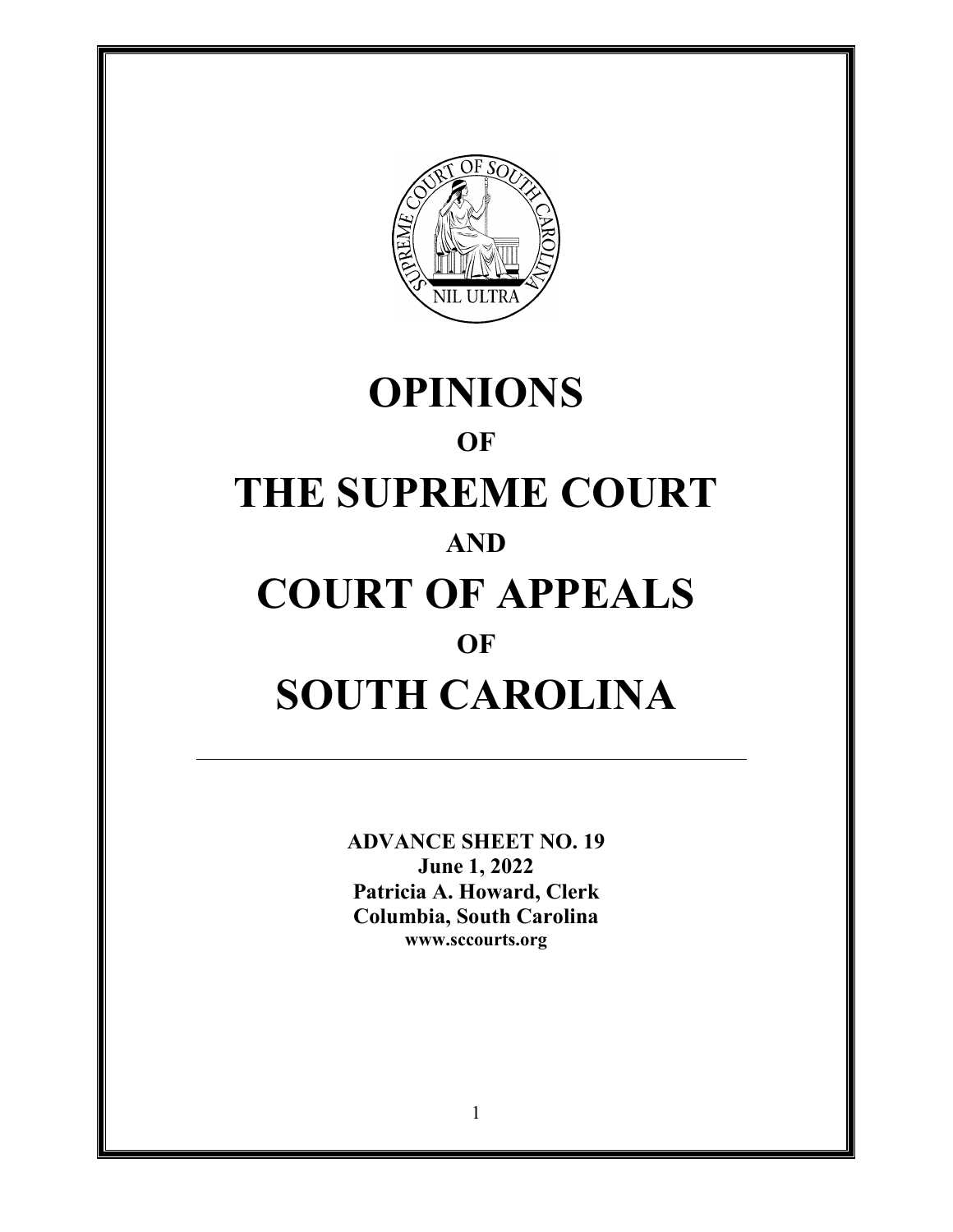#### **CONTENTS**

#### **THE SUPREME COURT OF SOUTH CAROLINA**

#### **PUBLISHED OPINIONS AND ORDERS**

[Order – Re: Amendments to South Carolina Electronic Filing Policies 12](#page-11-0)  And Guidelines

#### **UNPUBLISHED OPINIONS**

None

#### **PETITIONS - UNITED STATES SUPREME COURT**

| $28074 - State v. Kelvin Jones$                               | Pending |
|---------------------------------------------------------------|---------|
| 2020-000919 – Sharon Brown v. Cherokee County School District | Pending |
| $2021 - 001460$ – Randolph Ashford v. State                   | Pending |

#### **EXTENSION TO FILE PETITION - UNITED STATES SUPREME COURT**

|  | 28081 – Steven Louis Barnes v. State |  |  |  |  |
|--|--------------------------------------|--|--|--|--|
|--|--------------------------------------|--|--|--|--|

Granted until 07/02/2022

#### **PETITIONS FOR REHEARING**

| 28089 – State v. Jerome Jenkins, Jr.                            | Pending |
|-----------------------------------------------------------------|---------|
| 28094 – State v. Justin Jamal Warner                            | Pending |
| 28095 – The Protestant Episcopal Church v. The Episcopal Church | Pending |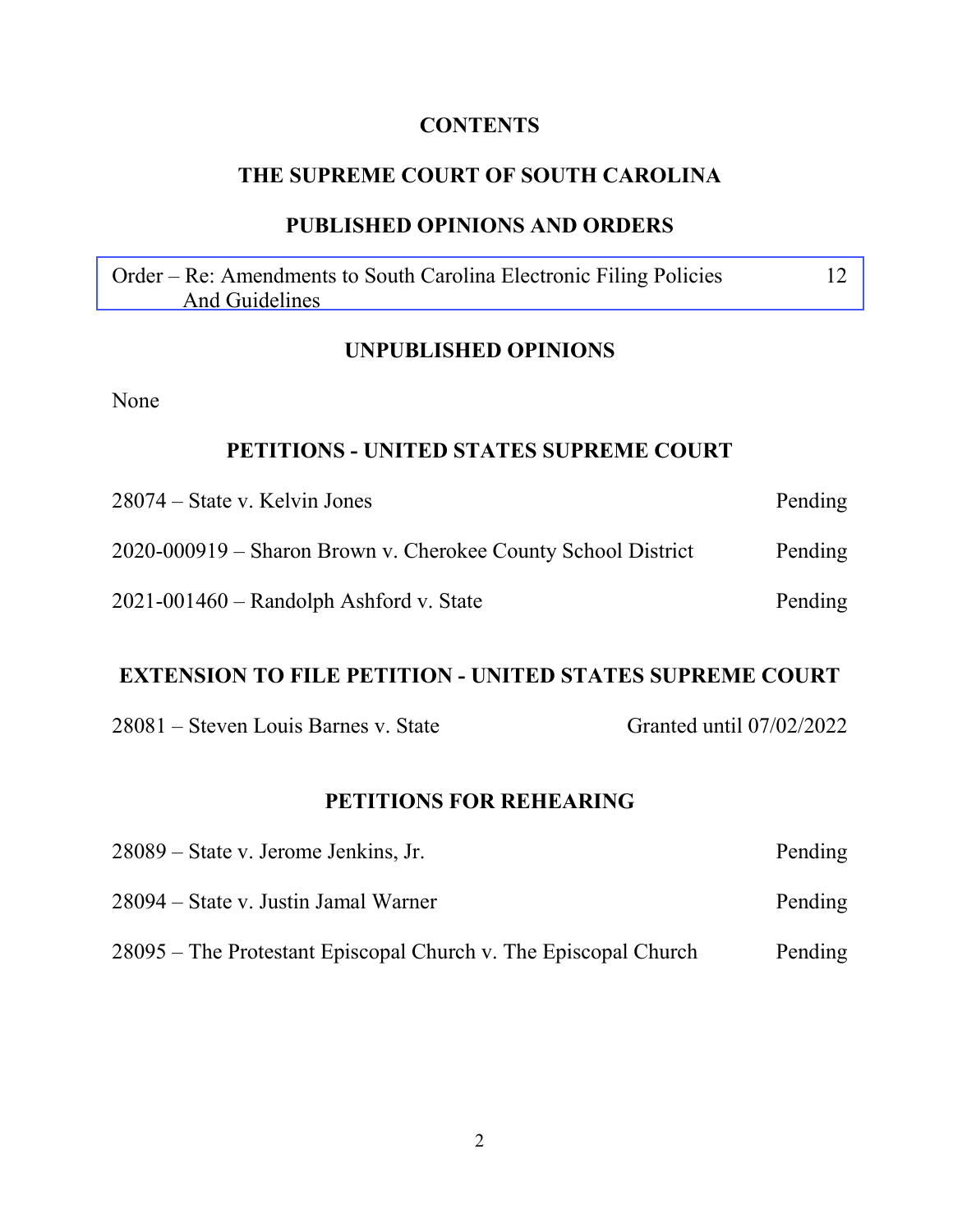# **THE SOUTH CAROLINA COURT OF APPEALS PUBLISHED OPINIONS**

| 5915 – The State v. Sylvester Ferguson, III |  |
|---------------------------------------------|--|
|                                             |  |

[5916 – Amanda Leigh Huskins and Jay R. Huskins v. Mungo Homes, LLC 28](#page-27-0) 

#### **UNPUBLISHED OPINIONS**

- 2022-UP-230 James Primus #252315 v. South Carolina Dep't of Corrections
- 2022-UP-231 Francisco Nicolas Miguel v. Palmetto Asset Investments, LLC
- 2022-UP-232 Bradley Circle v. Town of Hilton Head
- 2022-UP-233 Richie D. Barnes v. James Reese
- 2022-UP-234 State v. Ronald Brown
- 2022-UP-235 River City Developers, LLC v. The Marshes
- 2022-UP-236 David J. Mattox v. Lisa Jo Bare Mattox

#### **PETITIONS FOR REHEARING**

| 5898 – Josie Bostick v. Earl Bostick, Sr.             |        | Pending    |
|-------------------------------------------------------|--------|------------|
| 5902 – Larry Tyler v. State                           |        | Pending    |
| 5905 – State v. Richard K. Galloway                   |        | Pending    |
| 5906 – Isaac D. Brailey v. Michelin, N.A.             |        | Pending    |
| 5907 – State v. Sherwin A. Green                      |        | Pending    |
| 5908 – State v. Gabrielle Olivia Lashane Davis Kocsis | Denied | 05/25/2022 |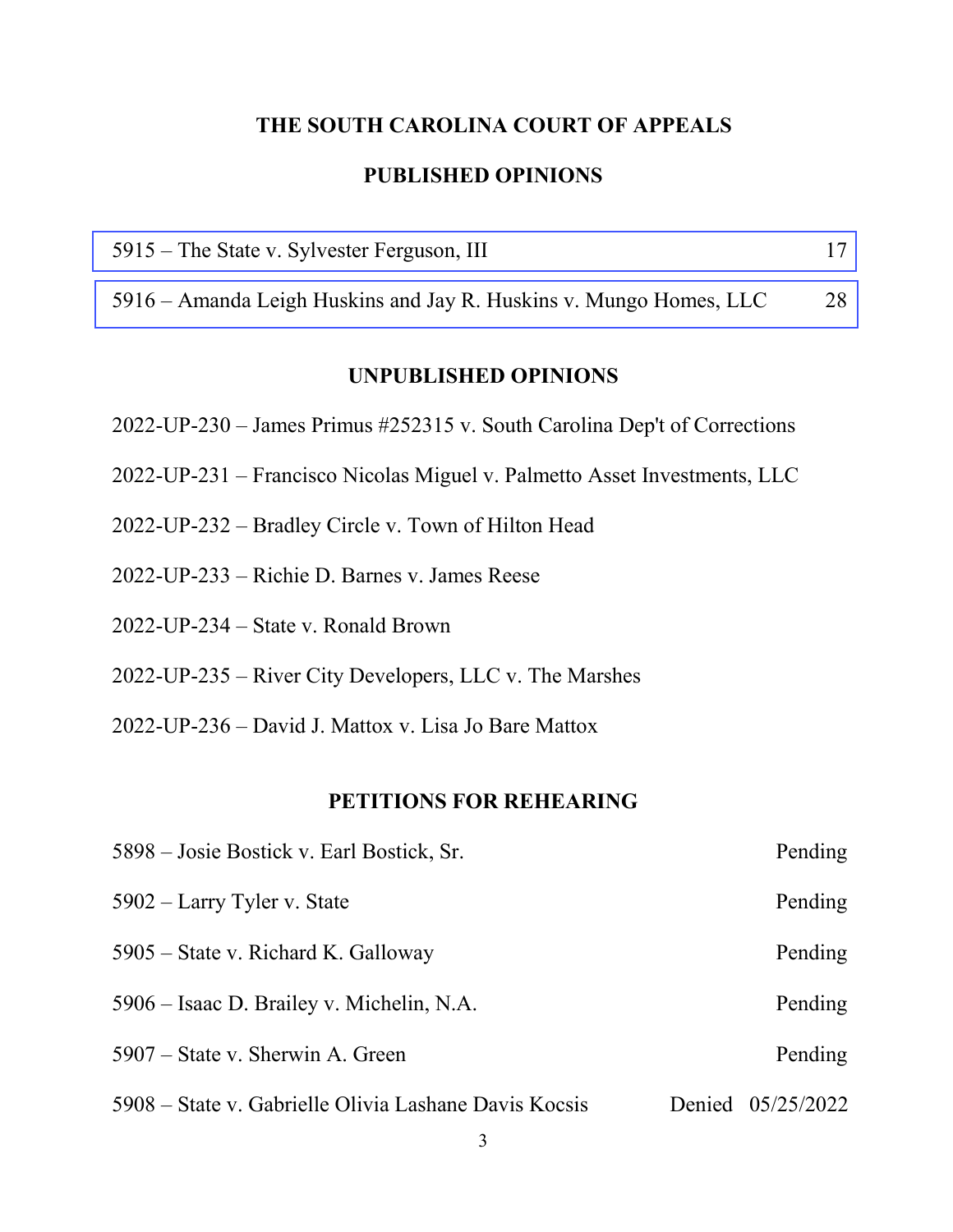| 2022-UP-096 – Samuel Paulino v. Diversified Coatings, Inc.          | Pending |
|---------------------------------------------------------------------|---------|
| 2022-UP-114 – State v. Mutekis J. Williams                          | Pending |
| 2022-UP-161 – Denis Yeo v. Lexington County Assessor                | Pending |
| 2022-UP-169 - Richard Ladson v. THI of South Carolina at Charleston | Pending |
| $2022$ -UP-171 – SCDSS v. Lacie Smith                               | Pending |
| 2022-UP-180 – Berkley T. Feagin v. Cambria C. Feagin                | Pending |
| 2022-UP-183 – Raymond A. Wedlake v. Scott Bashor                    | Pending |
| 2022-UP-184 – Raymond Wedlake v. Woodington Homeowners              | Pending |
| 2022-UP-186 – William B. Justice v. State                           | Pending |
| 2022-UP-189 – State v. Jordan M. Hodge                              | Pending |
| 2022-UP-192 – Nivens v. JB&E Heating and Cooling, Inc.              | Pending |

### **PETITIONS – SUPREME COURT OF SOUTH CAROLINA**

| 5731 – Jericho State v. Chicago Title Insurance        | Pending |
|--------------------------------------------------------|---------|
| 5738 – The Kitchen Planners v. Samuel E. Friedman      | Pending |
| 5769 – Fairfield Waverly v. Dorchester County Assessor | Pending |
| 5776 – State v. James Heyward                          | Pending |
| $5782$ – State v. Randy Wright                         | Pending |
| 5794 – Sea Island Food v. Yaschik Development (2)      | Pending |
| $5816$ – State v. John E. Perry, Jr.                   | Pending |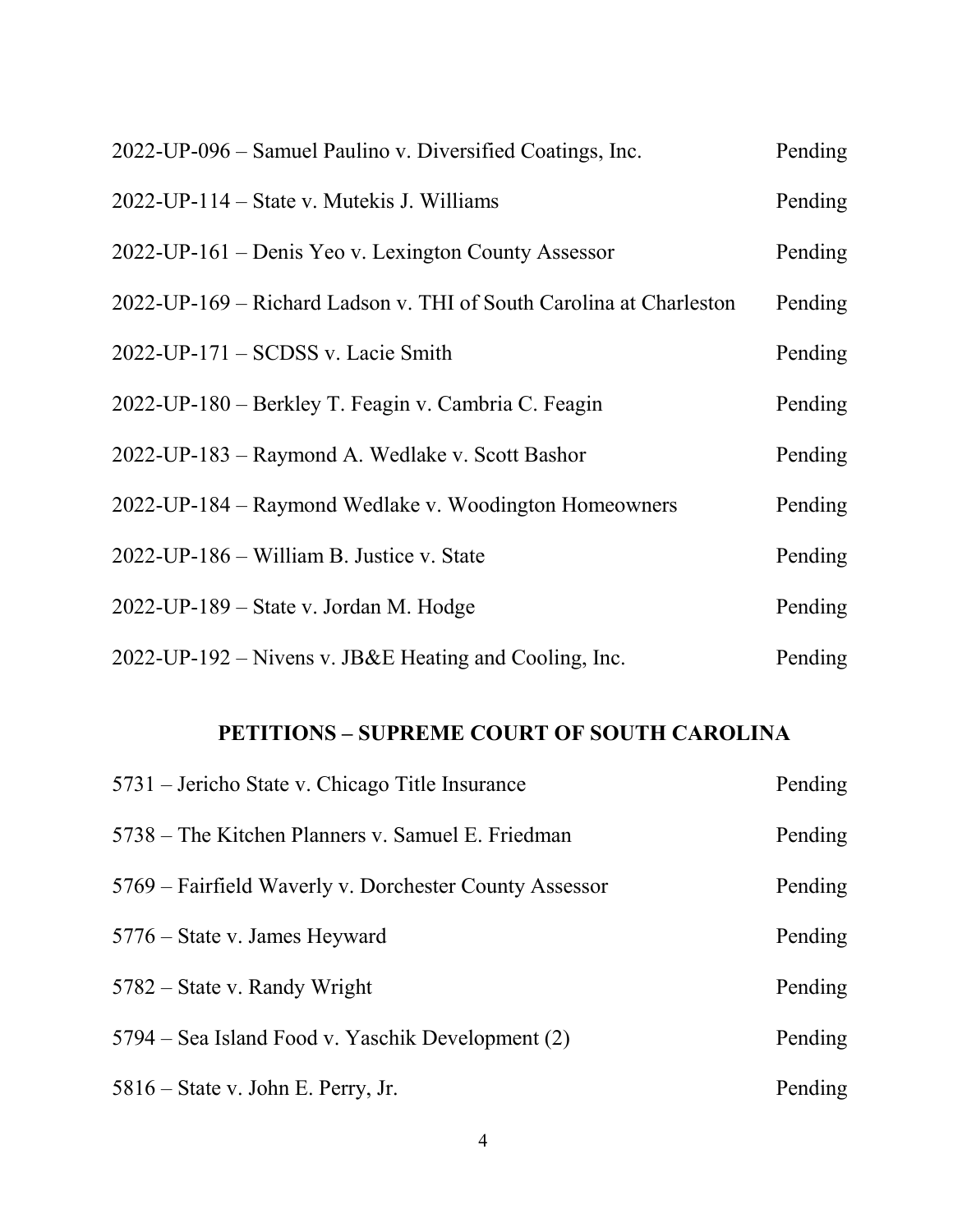| 5818 – Opternative v. SC Board of Medical Examiners           | Pending            |
|---------------------------------------------------------------|--------------------|
| 5821 – The Estate of Jane Doe 202 v. City of North Charleston | Pending            |
| 5822 – Vickie Rummage v. BGF Industries                       | Pending            |
| 5824 – State v. Robert Lee Miller, III                        | Pending            |
| 5826 – Charleston Development v. Younesse Alami               | Pending            |
| 5827 – Francisco Ramirez v. May River Roofing, Inc.           | Pending            |
| 5829 – Thomas Torrence #094651 v. SCDC                        | Pending            |
| $5830$ – State v. Jon Smart                                   | Granted 05/17/2022 |
| 5832 – State v. Adam Rowell                                   | Pending            |
| 5834 – Vanessa Williams v. Bradford Jeffcoat                  | Pending            |
| 5835 – State v. James Caleb Williams                          | Pending            |
| 5838 – Elizabeth Hope Rainey v. SCDSS                         | Pending            |
| 5839 – In the Matter of Thomas Griffin                        | Pending            |
| 5840 – Daniel Lee Davis v. ISCO Industries, Inc.              | Pending            |
| 5841 – State v. Richard Passio, Jr.                           | Pending            |
| 5843 – Quincy Allen #6019 v. SCDC                             | Pending            |
| 5844 – Deutsche Bank v. Patricia Owens                        | Pending            |
| 5845 - Daniel O'Shields v. Columbia Automotive                | Pending            |
| 5846 – State v. Demontay M. Payne                             | Pending            |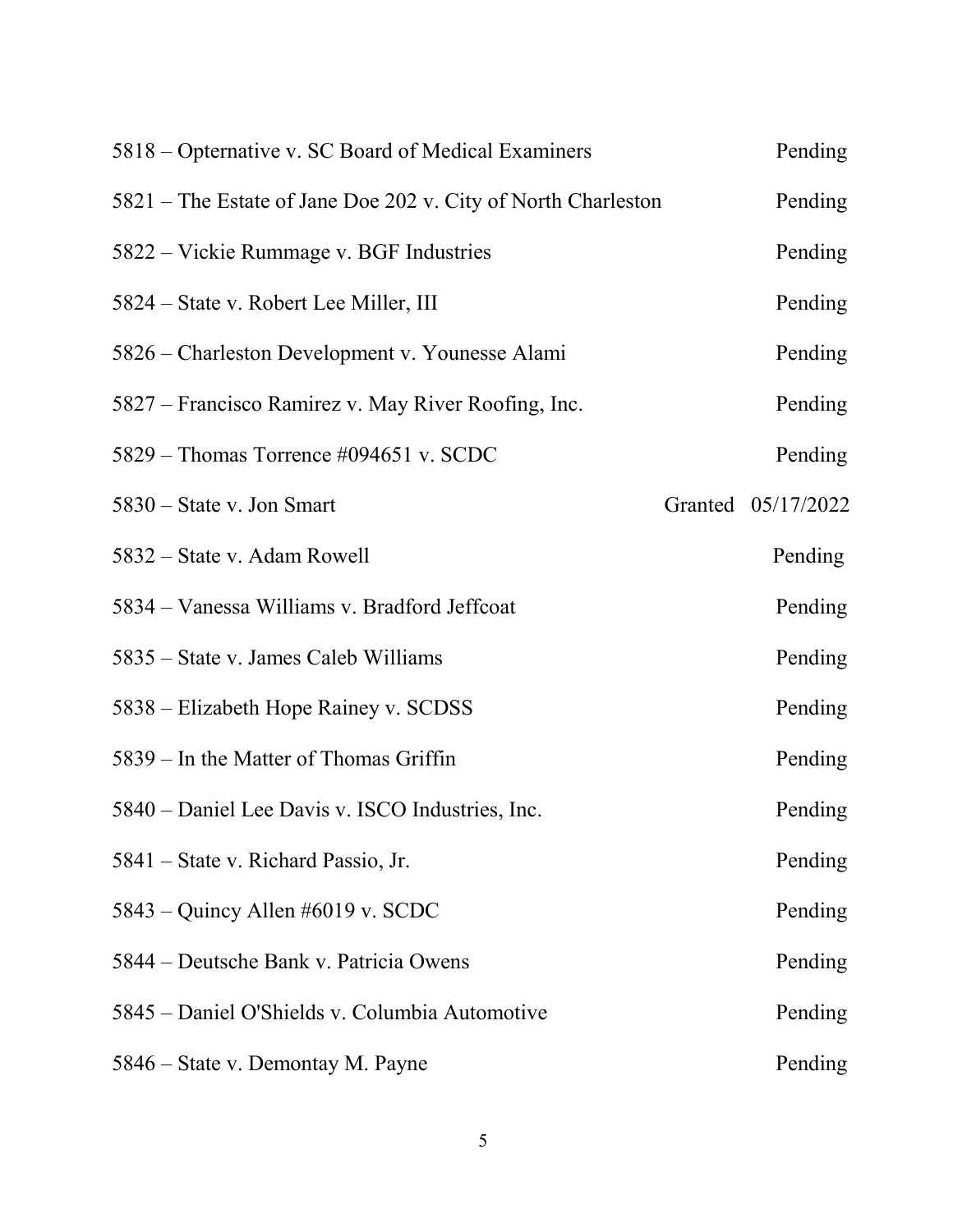| 5849 – SC Property and Casualty Guaranty Fund v. Second Injury Fund | Pending |
|---------------------------------------------------------------------|---------|
| 5850 – State v. Charles Dent                                        | Pending |
| 5851 – State v. Robert X. Geter                                     | Pending |
| 5853 – State v. Shelby Harper Taylor                                | Pending |
| 5854 – Jeffrey Cruce v. Berkeley Cty. School District               | Pending |
| 5855 – SC Department of Consumer Affairs v. Cash Central            | Pending |
| 5856 – Town of Sullivan's Island v. Michael Murray                  | Pending |
| 5858 – Beverly Jolly v. General Electric Company                    | Pending |
| 5859 – Mary P. Smith v. Angus M. Lawton                             | Pending |
| 5860 – Kelaher, Connell & Conner, PC v. SCWCC                       | Pending |
| 5861 – State v. Randy Collins                                       | Pending |
| 5863 – State v. Travis L. Lawrence                                  | Pending |
| 5864 - Treva Flowers v. Bang N. Giep, M.D.                          | Pending |
| 5865 – S.C. Public Interest Foundation v. Richland County           | Pending |
| 5866 – Stephanie Underwood v. SSC Seneca Operating Co.              | Pending |
| 5867 – Victor M. Weldon v. State                                    | Pending |
| 5868 – State v. Tommy Lee Benton                                    | Pending |
| 5870 – Modesta Brinkman v. Weston & Sampson Engineers, Inc.         | Pending |
| 5871 – Encore Technology Group, LLC v. Keone Trask and Clear Touch  | Pending |
| 5874 – Elizabeth Campione v. Willie Best                            | Pending |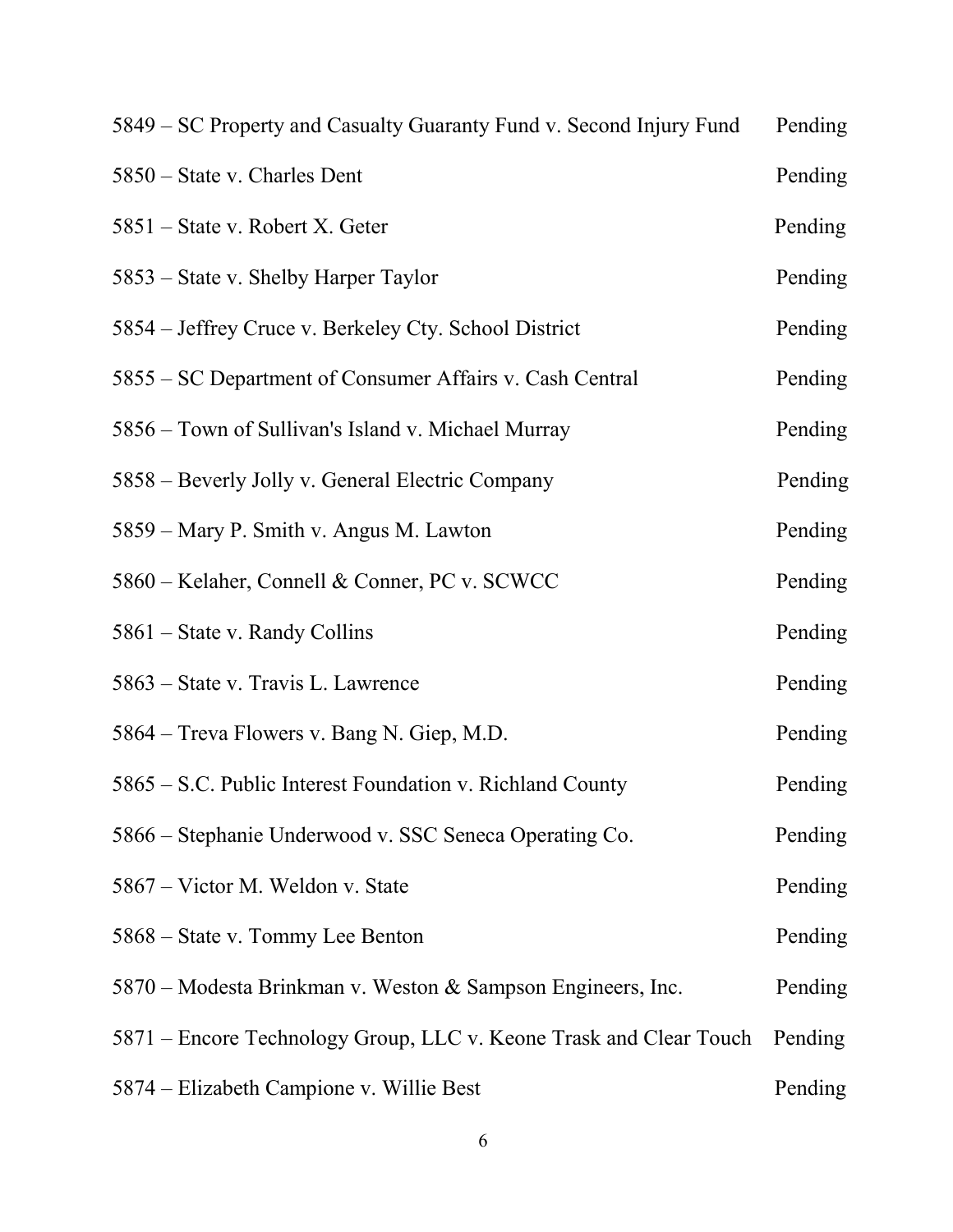| 5875 – State v. Victoria L. Sanchez                        | Pending |
|------------------------------------------------------------|---------|
| 5877 – Travis Hines v. State                               | Pending |
| 5878 – State v. Gregg Pickrell                             | Pending |
| 5880 – Stephen Wilkinson v. Redd Green Investments         | Pending |
| 5882 – Donald Stanley v. Southern State Police             | Pending |
| 5884 – Frank Rish, Sr. v. Kathy Rish                       | Pending |
| 5885 – State v. Montrell Lamont Campbell                   | Pending |
| 5888 – Covil Corp. v. Pennsylvania National Mut. Ins. Co.  | Pending |
| 5891 – Dale Brooks v. Benore Logistics System, Inc.        | Pending |
| 5892 – State v. Thomas Acker                               | Pending |
| 5900 – Donald Simmons v. Benson Hyundai, LLC               | Pending |
| 2020-UP-244 – State v. Javon Dion Gibbs                    | Pending |
| 2021-UP-009 - Paul Branco v. Hull Storey Retail            | Pending |
| 2021-UP-105 - Orveletta Alston v. Conway Manor, LLC        | Pending |
| 2021-UP-121 – State v. George Cleveland, III               | Pending |
| 2021-UP-141 – Evelyn Hemphill v. Kenneth Hemphill          | Pending |
| $2021$ -UP-147 – Gavin V. Jones v. State                   | Pending |
| 2021-UP-161 – Wells Fargo Bank, N.A. v. Albert Sanders (2) | Pending |
| 2021-UP-162 – First-Citizens Bank v. Linda Faulkner        | Pending |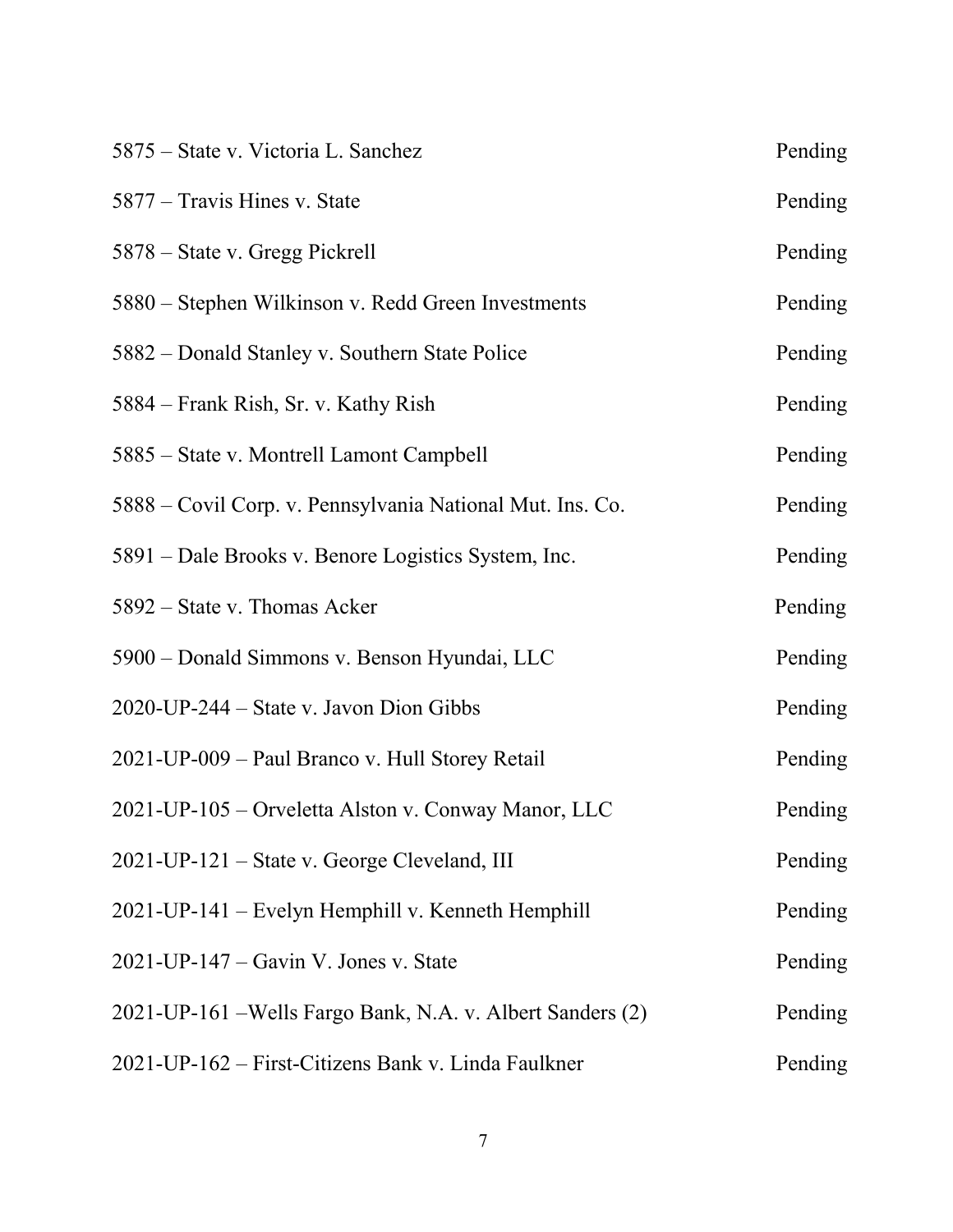| 2021-UP-167 – Captain's Harbour v. Jerald Jones (2)                         | Pending |
|-----------------------------------------------------------------------------|---------|
| 2021-UP-171 – Anderson Brothers Bank v. Dazarhea Monique Parson(3)          | Pending |
| 2021-UP-182 – State v. William Lee Carpenter                                | Pending |
| 2021-UP-196 – State v. General T. Little                                    | Pending |
| $2021$ -UP-229 – Peter Rice v. John Doe                                     | Pending |
| 2021-UP-230 – John Tomsic v. Angel Tomsic                                   | Pending |
| 2021-UP-242 – G. Allen Rutter v. City of Columbia                           | Pending |
| 2021-UP-247 – Michael A. Rogers v. State                                    | Pending |
| 2021-UP-252 – Betty Jean Perkins v. SCDOT                                   | Pending |
| 2021-UP-254 – State v. William C. Sellers                                   | Pending |
| $2021$ -UP-259 – State v. James Kester                                      | Pending |
| 2021-UP-272 - Angela Bain v. Denise Lawson                                  | Pending |
| 2021-UP-273 – SCDHEC v. Davenport                                           | Pending |
| 2021-UP-275 – State v. Marion C. Wilkes                                     | Pending |
| $2021$ -UP-277 – State v. Dana L. Morton                                    | Pending |
| 2021-UP-278 – State v. Jason Franklin Carver                                | Pending |
| 2021-UP-279 – State v. Therron R. Richardson                                | Pending |
| 2021-UP-280 – Carpenter Braselton, LLC v. Ashley Roberts                    | Pending |
| 2021-UP-281 – In the Matter of the Estate of Harriet Kathleen<br>Henry Tims | Pending |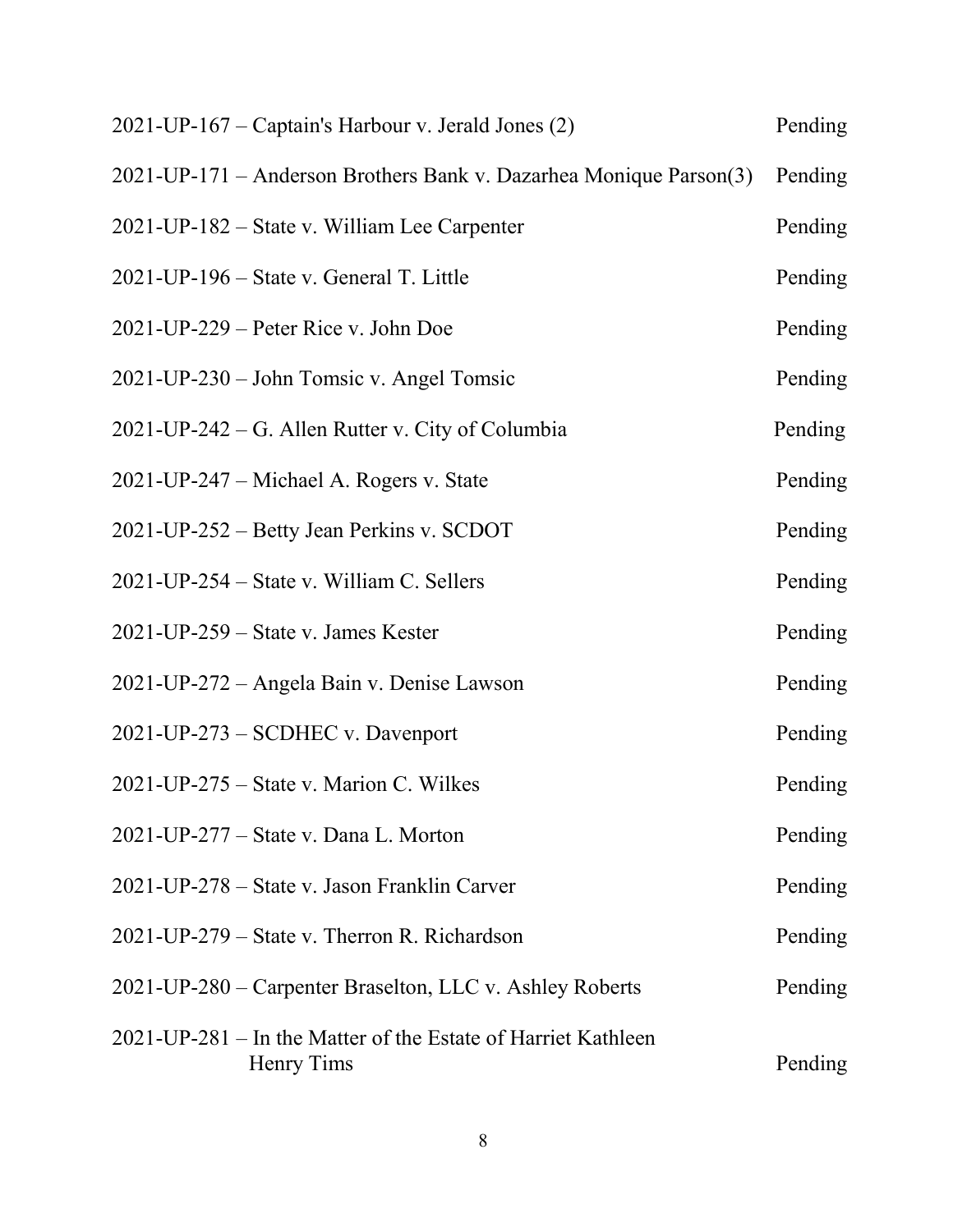| 2021-UP-283 – State v. Jane Katherine Hughes                      | Pending |
|-------------------------------------------------------------------|---------|
| 2021-UP-288 - Gabriel Barnhill v. J. Floyd Swilley                | Pending |
| 2021-UP-289 – Hicks Unlimited v. UniFirst Corporation             | Pending |
| 2021-UP-293 - Elizabeth Holland v. Richard Holland                | Pending |
| 2021-UP-298 – State v. Jahru Harold Smith                         | Pending |
| 2021-UP-302 – State v. Brandon J. Lee                             | Pending |
| 2021-UP-306 – Kenneth L. Barr v. Darlington Cty. School Dt.       | Pending |
| 2021-UP-312 – Dorchester Cty. Taxpayers Assoc. v. Dorchester Cty. | Pending |
| 2021-UP-330 – State v. Carmie J. Nelson                           | Pending |
| 2021-UP-336 – Bobby Foster v. Julian Neil Armstrong (2)           | Pending |
| 2021-UP-341 – Phillip Francis Luke Hughes v. Bank of America      | Pending |
| 2021-UP-351 – State v. Stacardo Grissett                          | Pending |
| 2021-UP-354 – Phillip Francis Luke Hughes v. Bank of America (2)  | Pending |
| 2021-UP-360 – Dewberry v. City of Charleston                      | Pending |
| 2021-UP-367 – Glenda Couram v. Sherwood Tidwell                   | Pending |
| 2021-UP-368 – Andrew Waldo v. Michael Cousins                     | Pending |
| $2021$ -UP-370 – State v. Jody R. Thompson                        | Pending |
| $2021$ -UP-372 – Allen Stone v. State                             | Pending |
| 2021-UP-373 – Glenda Couram v. Nationwide Mutual                  | Pending |
| $2021$ -UP-384 – State v. Roger D. Grate                          | Pending |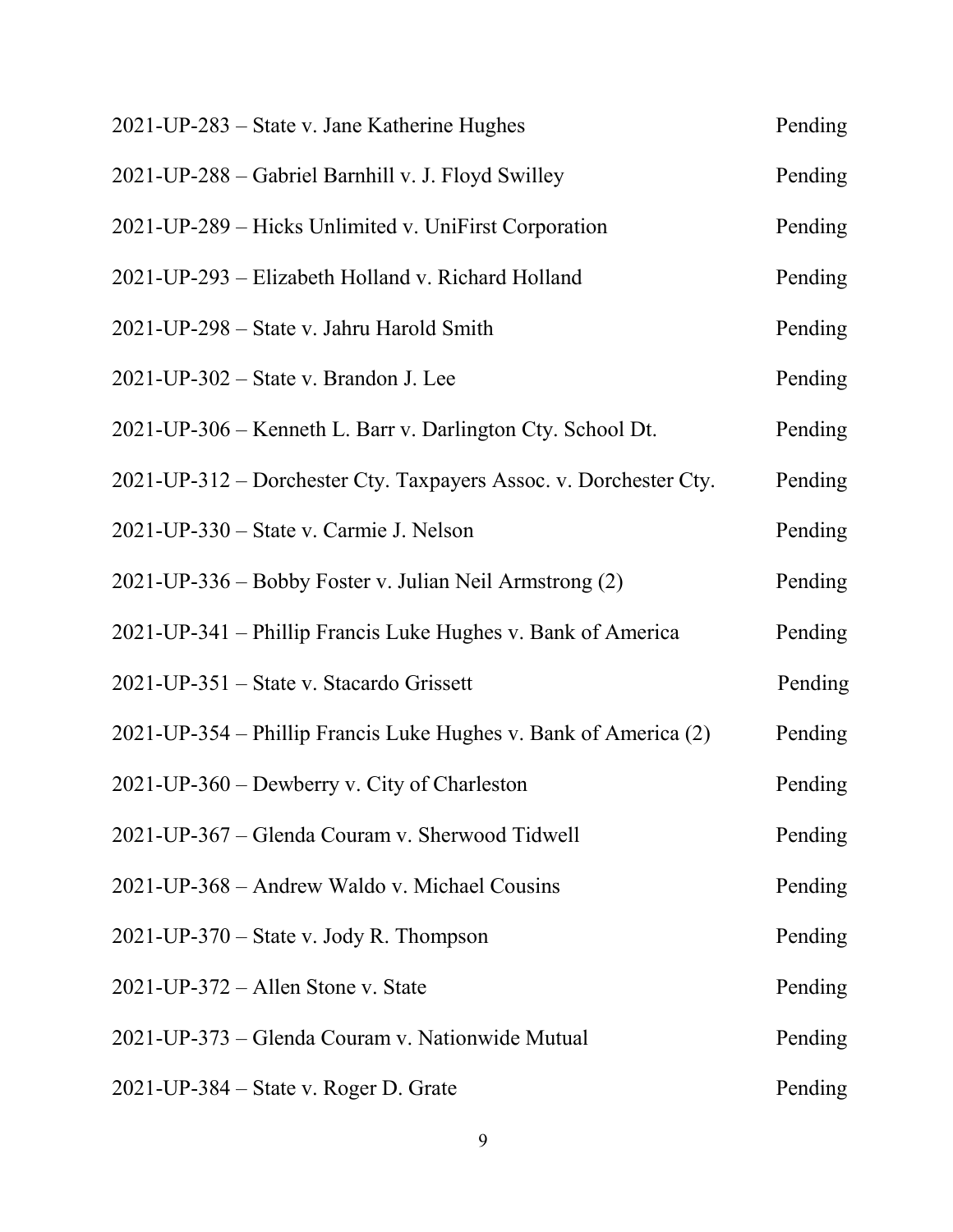| 2021-UP-385 - David Martin v. Roxanne Allen                            | Pending |
|------------------------------------------------------------------------|---------|
| 2021-UP-395 – State v. Byron L. Rivers                                 | Pending |
| 2021-UP-396 – State v. Matthew J. Bryant                               | Pending |
| 2021-UP-399 – Henry Still, V v. Barbara Vaughn                         | Pending |
| 2021-UP-400 – Rita Brooks v. Velocity Powersports, LLC                 | Pending |
| 2021-UP-405 – Christopher E. Russell v. State                          | Pending |
| $2021$ -UP-408 – State v. Allen A. Fields                              | Pending |
| 2021-UP-418 – Jami Powell (Encore) v. Clear Touch Interactive          | Pending |
| 2021-UP-422 – Timothy Howe v. Air & Liquid Systems<br>(Cleaver-Brooks) | Pending |
| 2021-UP-429 – State v. Jeffery J. Williams                             | Pending |
| 2021-UP-436 – Winston Shell v. Nathaniel Shell                         | Pending |
| 2021-UP-437 – State v. Malik J. Singleton                              | Pending |
| 2021-UP-447 – Jakarta Young #276572 v. SCDC                            | Pending |
| 2021-UP-454 – K.A. Diehl and Assoc. Inc. v. James Perkins              | Pending |
| 2022-UP-003 - Kevin Granatino v. Calvin Williams                       | Pending |
| 2022-UP-021 – State v. Justin Bradley Cameron                          | Pending |
| 2022-UP-022 – H. Hughes Andrews v. Quentin S. Broom, Jr.               | Pending |
| 2022-UP-023 – Desa Ballard v. Redding Jones, PLLC                      | Pending |
| 2022-UP-025 – Nathenia Rossington v. Julio Rossington                  | Pending |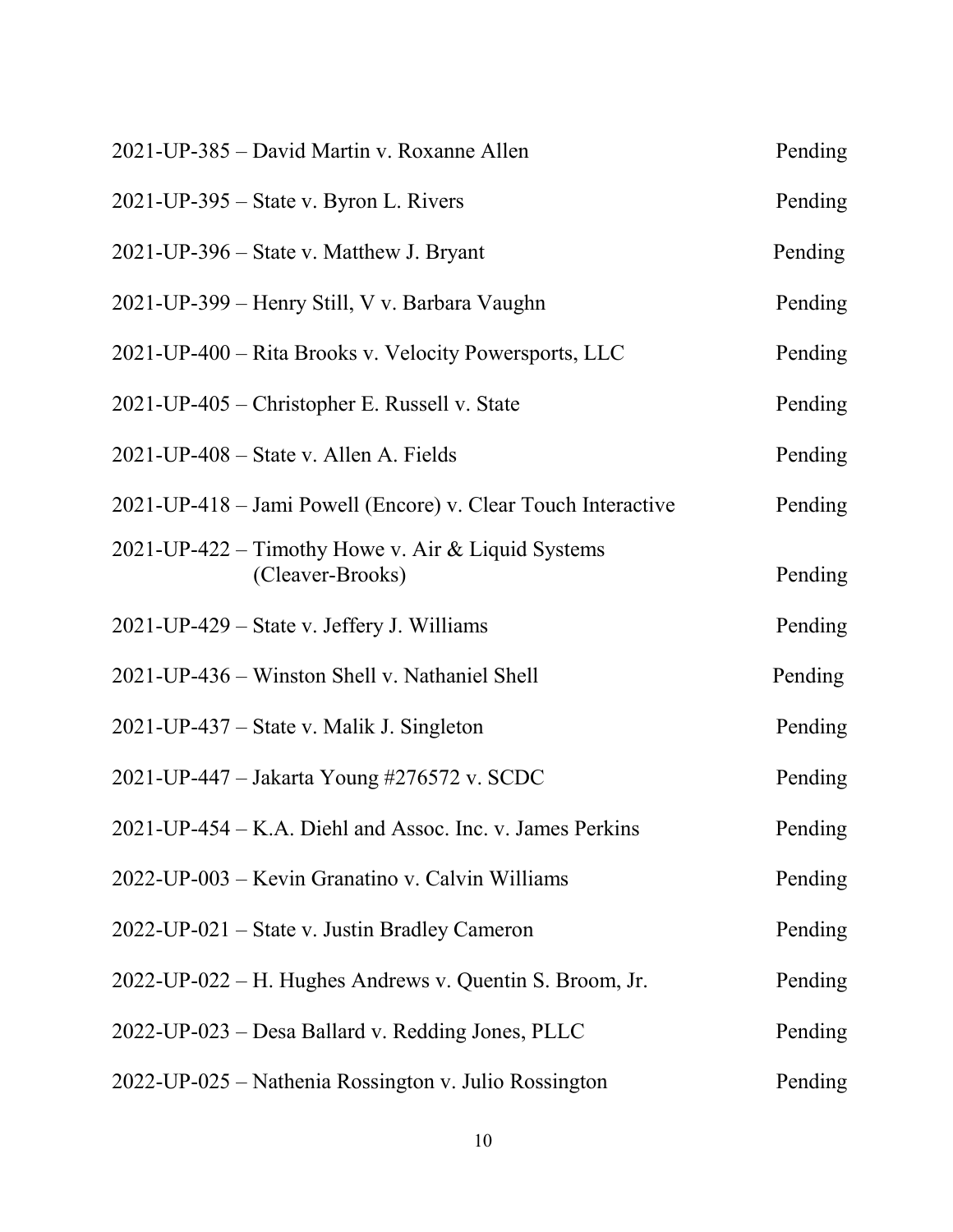| $2022$ -UP-028 – Demetrius Mack v. Leon Lott $(2)$             | Pending |
|----------------------------------------------------------------|---------|
| 2022-UP-036 – John Burgess v. Katherine Hunter                 | Pending |
| $2022$ -UP-051 – Ronald Paul v. SCDOT (2)                      | Pending |
| 2022-UP-059 – James Primus #252315 v. SCDC                     | Pending |
| 2022-UP-063 – Rebecca Rowe v. Family Health Centers, Inc.      | Pending |
| 2022-UP-075 - James A. Johnson v. State                        | Pending |
| $2022$ -UP-081 – Gena Davis v. SCDC                            | Pending |
| 2022-UP-085 – Richard Ciampanella v. City of Myrtle Beach      | Pending |
| 2022-UP-089 – Elizabeth Lofton v. Berkeley Electric Coop. Inc. | Pending |
| 2022-UP-097 – State v. Brandon K. Moore                        | Pending |
| 2022-UP-119 – Merilee Landano v. Norman Landano                | Pending |
| 2022-UP-146 – M & T Bank v. Tyrone Davis                       | Pending |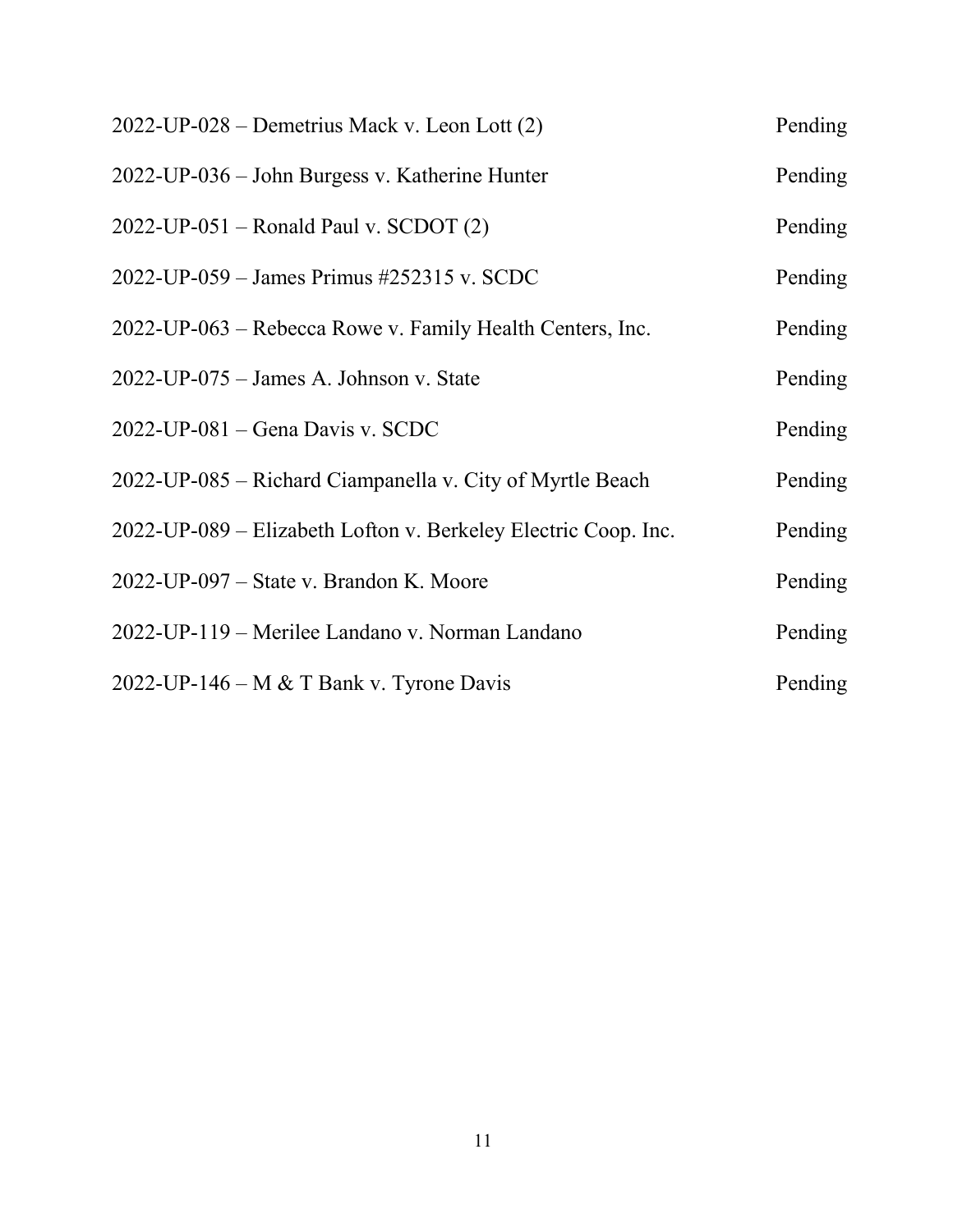## <span id="page-11-0"></span>The Supreme Court of South Carolina

Re: Amendments to the South Carolina Electronic Filing Policies and Guidelines

Appellate Case No. 2022-000582

#### ORDER

Based on the adoption of Rules 613 and 614 of the South Carolina Appellate Court Rules (SCACR), we amend several provisions of the South Carolina Electronic Filing Policies and Guidelines (SCEF). These amendments, which are set forth in the attachment and are effective immediately, are intended to allow for the greater use of electronic signatures, as recognized in Rule 614, SCACR, and for other forms of electronic service that may be authorized by Rule 613, SCACR. Further, several other provisions are amended in recognition of this Court's decision to change its public denomination from the Judicial Department to the Judicial Branch.

| s/ Donald W. Beatty     |  |
|-------------------------|--|
| s/ John W. Kittredge    |  |
| s/ Kaye G. Hearn        |  |
| s/ John Cannon Few      |  |
| s/ George C. James, Jr. |  |

Columbia, South Carolina May 27, 2022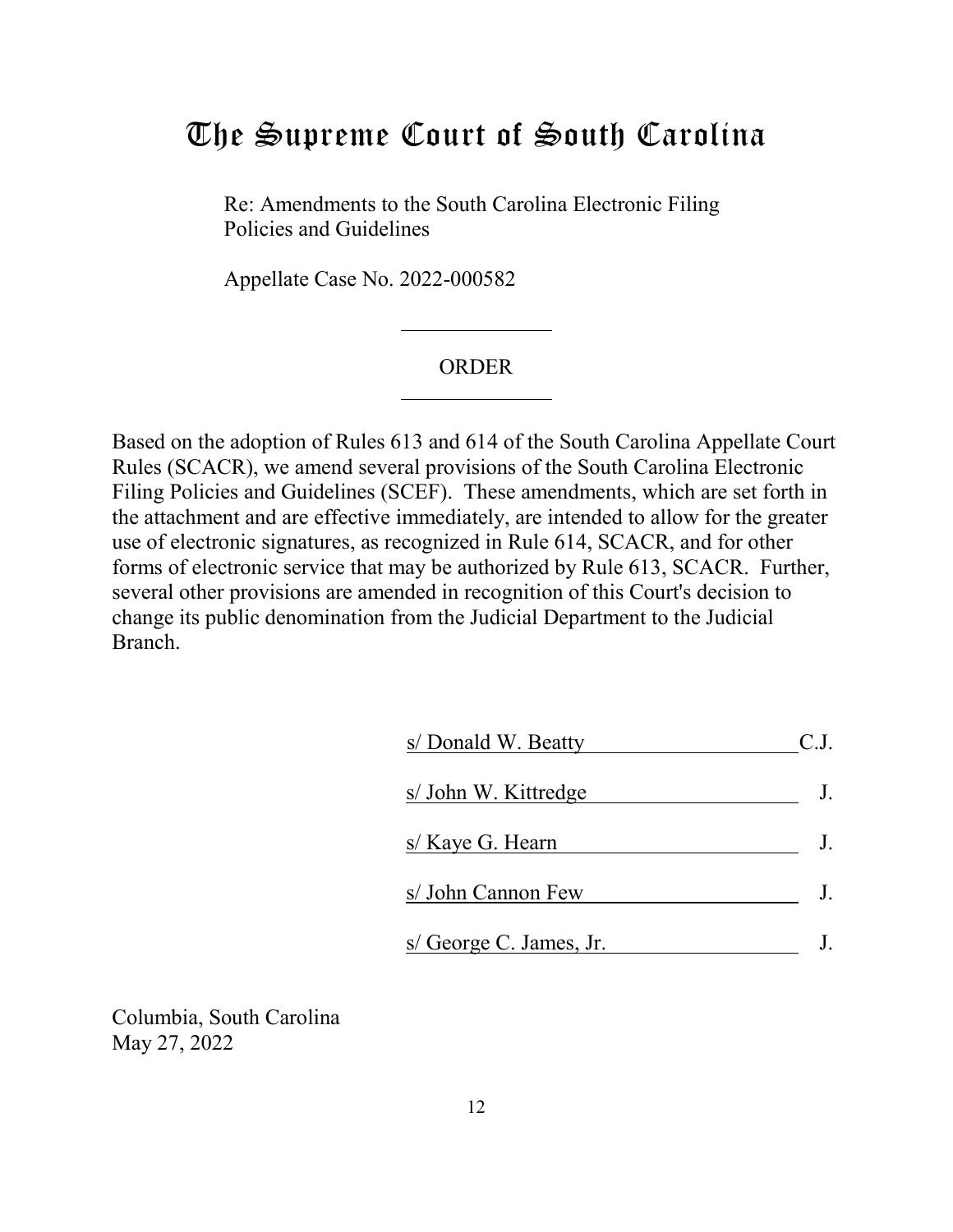#### **Section 1(d), (e), (n), (o), and (p), SCEF, are amended to provide:**

**(d) "Electronic Filing System" or "E-Filing System"** is the South Carolina Judicial Branch's automated system for receiving and storing documents filed in electronic form.

**(e) "Electronic Signature"** is a signature made in compliance with Rule 614, SCACR.

**. . .** 

**(n) "Traditional Filing"** is the physical filing of paper documents in the office of the Clerk of Court or as otherwise authorized under the South Carolina Rules of Civil Procedure.

**(o) "Traditional Service"** is the service of a document using the forms or methods of service authorized under the South Carolina Rules of Civil Procedure, or by electronic means pursuant to an order of the Supreme Court issued under Rule 613, SCACR.

**(p) "Traditional Signature"** is the original, handwritten signature of any person. All persons who are not authorized by Rule 614, SCACR, to use an Electronic Signature, including, but not limited to, paralegals, legal assistants, and notaries, are required to use a Traditional Signature on all E-Filed documents.

#### **Section 3(c)(2), SCEF, is amended to provide:**

**(2) Notification of Unauthorized Use.** An Authorized E-Filer shall immediately notify the South Carolina Judicial Branch Information Technology (IT) Helpdesk at the telephone number or email address listed on the South Carolina Judicial Branch's website, [www.sccourts.org,](www.sccourts.org) if the Authorized E-Filer learns or suspects his or her login and password has been used without authorization.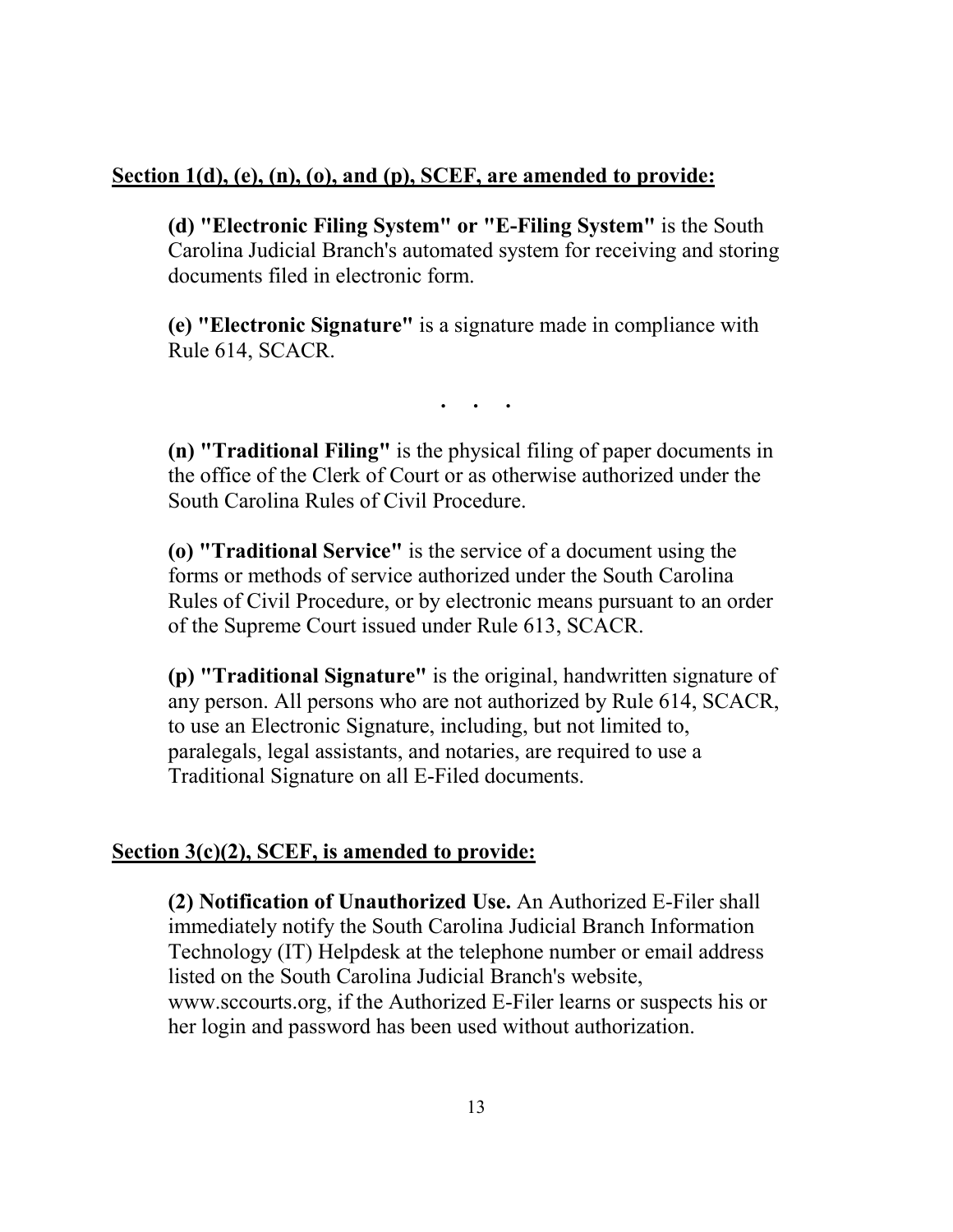#### **Section 4(e)(5)(A) and (B), SCEF, are amended to provide:**

#### **(5) Service By or Upon a Party Who is Not an E-Filer in a Case.**

**(A)** E-Filed motions, pleadings, or other papers that must be served upon a party who is not represented by an Authorized E-Filer in the case or who is a Traditional Filer must be served by a Traditional Service method in accordance with Rule 5, SCRCP, or any order of the Supreme Court issued under Rule 613, SCACR. An Authorized E-Filer who has E-Filed a motion, pleading, or other paper prior to service of the pleading, motion, or other paper shall serve a copy of the corresponding NEF on the Traditional Filer(s). The Authorized E-Filer must also file proof of Traditional Service as to all other parties who are Traditional Filers.

**(B)** Traditional Filers must continue to serve all parties with a copy of the pleading, motion, or other paper by a Traditional Service method in accordance with Rule 5, SCRCP, or any order of the Supreme Court issued under Rule 613, SCACR, and file a copy of the pleading, motion, or other paper with the Clerk of Court, together with proof of service, as required by Rule 5(d), SCRCP, or any order of the Supreme Court issued under Rule 613, SCACR.

#### **Section 5(a)(2) and (c), SCEF, are amended to provide:**

**(2)** The use of an Electronic Signature in the signature line of an E-Filed document shall constitute the Authorized E-Filer's Electronic Signature on all E-Filed documents in accordance with Rule 11, SCRCP. The Authorized E-Filer shall also provide other identifying information, including the name, physical address, telephone number,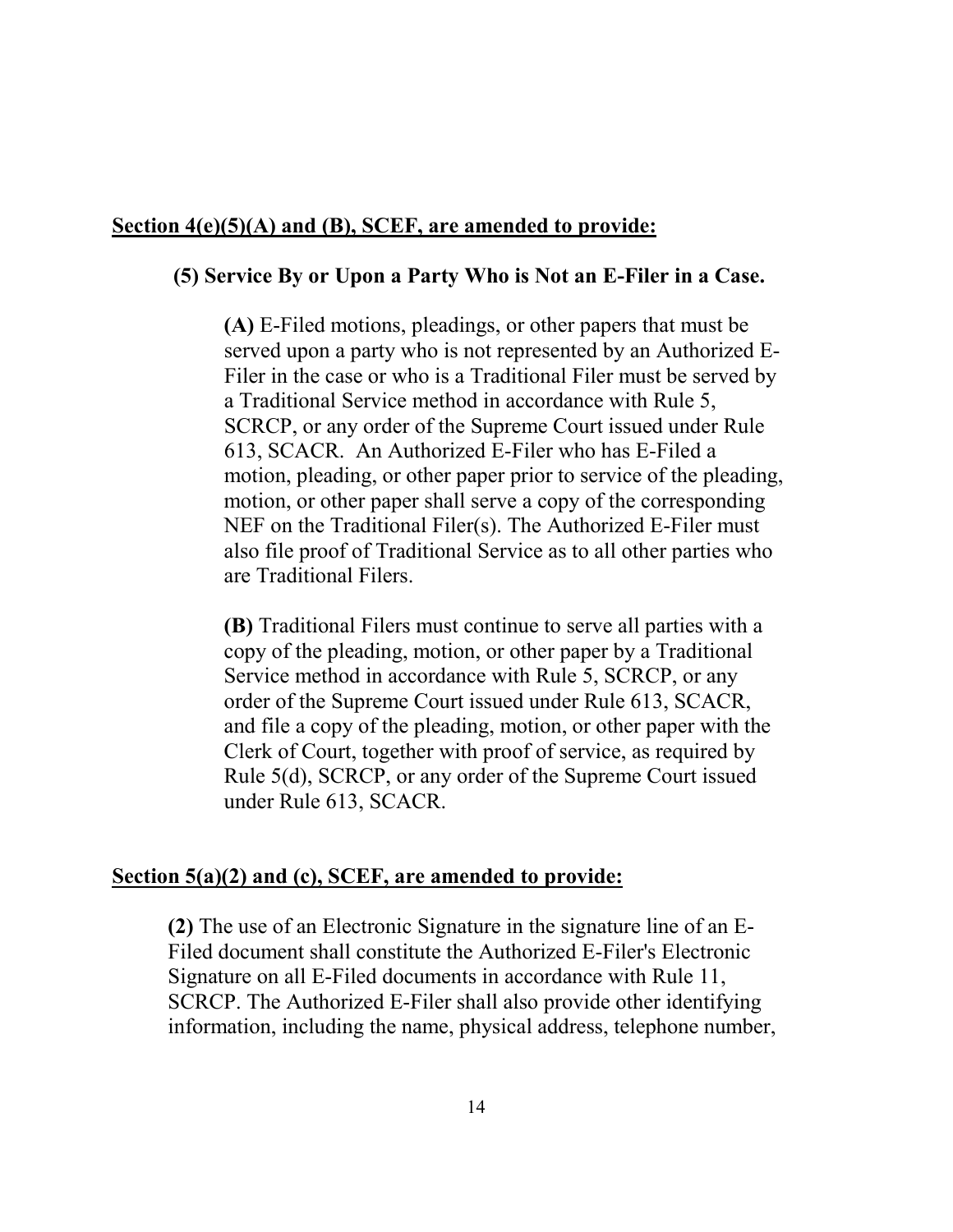and email address of the E-Filer, along with the E-Filer's South Carolina Bar Number. For example:

s/John Doe S.C. Bar No. 12345 Attorney for the Plaintiff 1234 Any Street Columbia, SC 29201 803-555-0111 [name@email.com](mailto:name@email.com)

**(c) Documents Requiring a Traditional Signature.** Only an attorney or party authorized by Rule 614, SCACR, may utilize an Electronic Signature on an E-Filed document. Documents containing the signature of persons who are not authorized to use an Electronic Signature under Rule 614, SCACR, including affidavits, other notarized documents, or certificates of service signed by paralegals or legal assistants, cannot be E-Filed with an Electronic Signature. Any document that requires a signature of a person who is not authorized to use an Electronic Signature must be signed with a Traditional Signature and E-Filed as a scanned PDF image.

**. . .** 

#### **Section 8(c), SCEF, is amended to provide:**

**(c) Proposed Orders.** Proposed orders must be prepared in Microsoft Word (\*.doc or \*.docx) format, unless the proposed order is a consent order signed by a person who is not authorized to use an Electronic Signature under Rule 614, SCACR, in which case the signed proposed order should be scanned to PDF. Proposed orders should be submitted in one of two ways:

**. . . .** 

#### **Section 9(a), (d)(2)(A), and (e), are amended to provide:**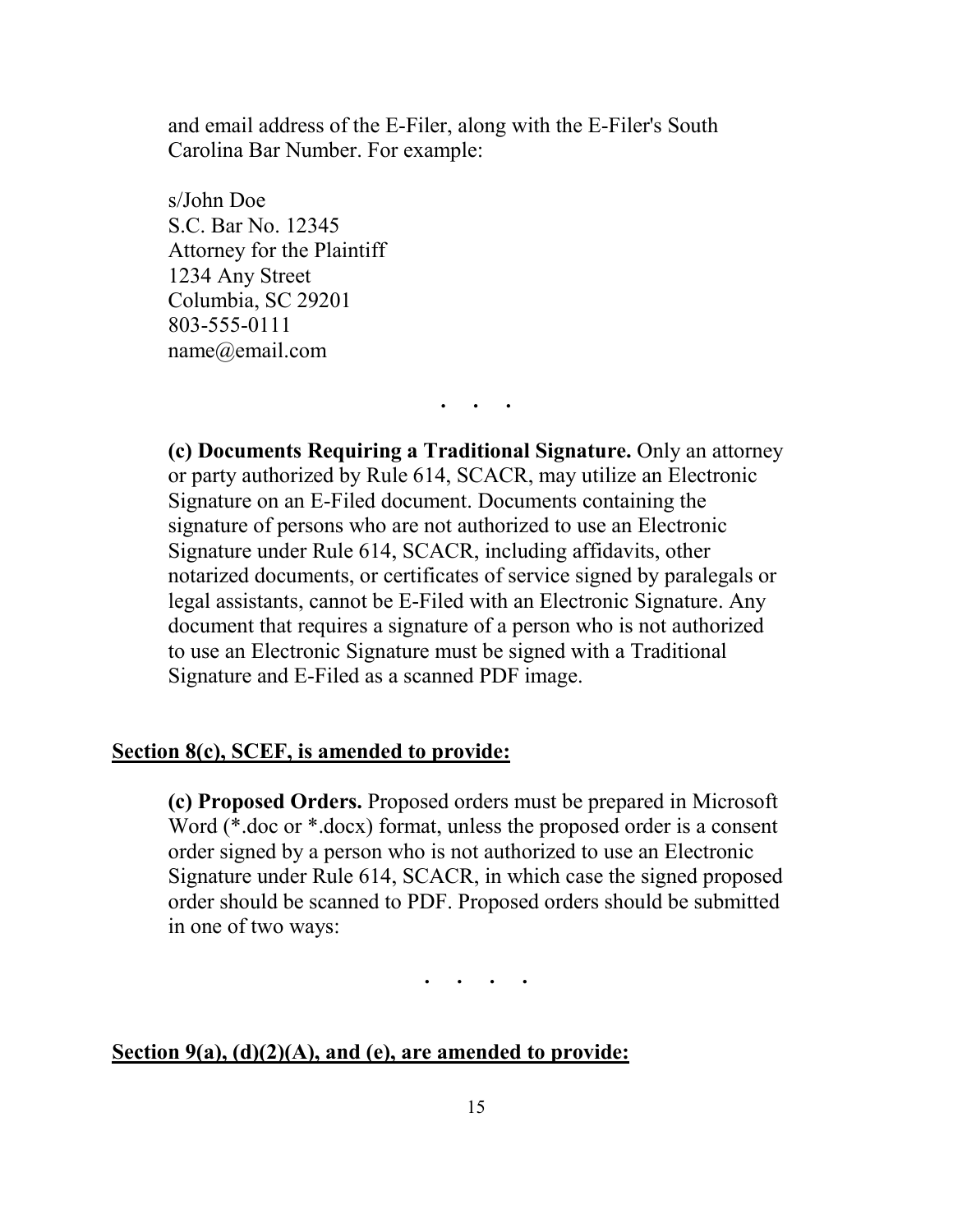**(a) Point of Contact.** The point of contact for an Authorized E-Filer who is experiencing difficulty E-Filing a document is the South Carolina Judicial Branch Information Technology (IT) Helpdesk at the telephone number or email address listed on the South Carolina Judicial Branch's website, [www.sccourts.org.](www.sccourts.org) The IT Helpdesk is open during the hours listed on the website and in the E-Filing application. Authorized E-Filers are encouraged to E-File documents during normal business hours in the event a problem with an Electronic Filing occurs.

**. . .** 

**(d)(2)(A)** Email with an attachment containing the document with an Electronic Signature in PDF format, sent to the email address for Technical Failures for the county Clerk of Court listed on the E-Filing Web Portal; or

**. . .** 

 is required to be served on one or more Authorized E-Filers in Authorized E-Filer must E-File the document, together with proof of Traditional Service on all parties, within one business day after the **(e) Traditional Service Methods Permitted.** Where a Technical Failure or technical difficulty prevents an Authorized E-Filer from submitting a document for E-Filing and E-Service, and that document accordance with the SCRCP, order of the court, or South Carolina law on the day of the Technical Failure or technical difficulty, the Authorized E-Filer may serve the document on any other Authorized E-Filer by any Traditional method of service under Rule 5, SCRCP, or any order of the Supreme Court issued under Rule 613, SCACR. The Technical Failure is remedied or, in the case of a technical difficulty, the next business day, and pay any required fees.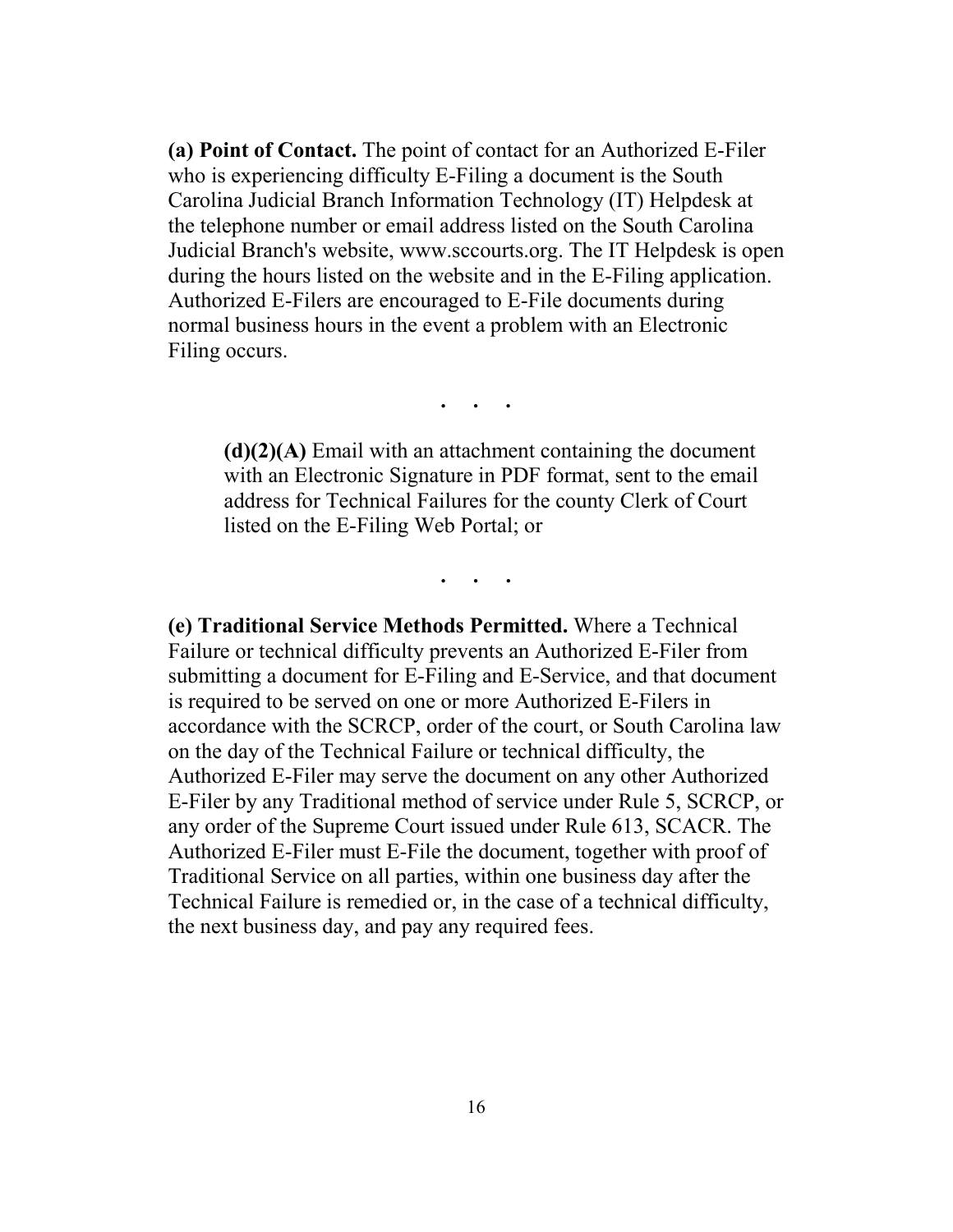#### **THE STATE OF SOUTH CAROLINA In The Court of Appeals**

<span id="page-16-0"></span>The State, Appellant,

v.

Sylvester Ferguson, III, Respondent.

Appellate Case No. 2018-002133

Appeal From Laurens County Frank R. Addy, Jr., Circuit Court Judge

 Heard February 10, 2022 – Filed June 1, 2022 Opinion No. 5915

#### **AFFIRMED**

 Attorney General Alan McCrory Wilson and Senior Assistant Attorney General Mark Reynolds Farthing, both of Columbia; and Solicitor David Matthew Stumbo, of Greenwood, all for Appellant.

Appellate Defender David Alexander, of Columbia, for Respondent.

 **WILLIAMS, C.J.:** In this criminal appeal, pursuant to Article I, Section 10 of the South Carolina Constitution, the trial court suppressed evidence of methamphetamine production that officers found inside an apartment occupied by Sylvester Ferguson. The State argues the trial court erred in (1) finding officers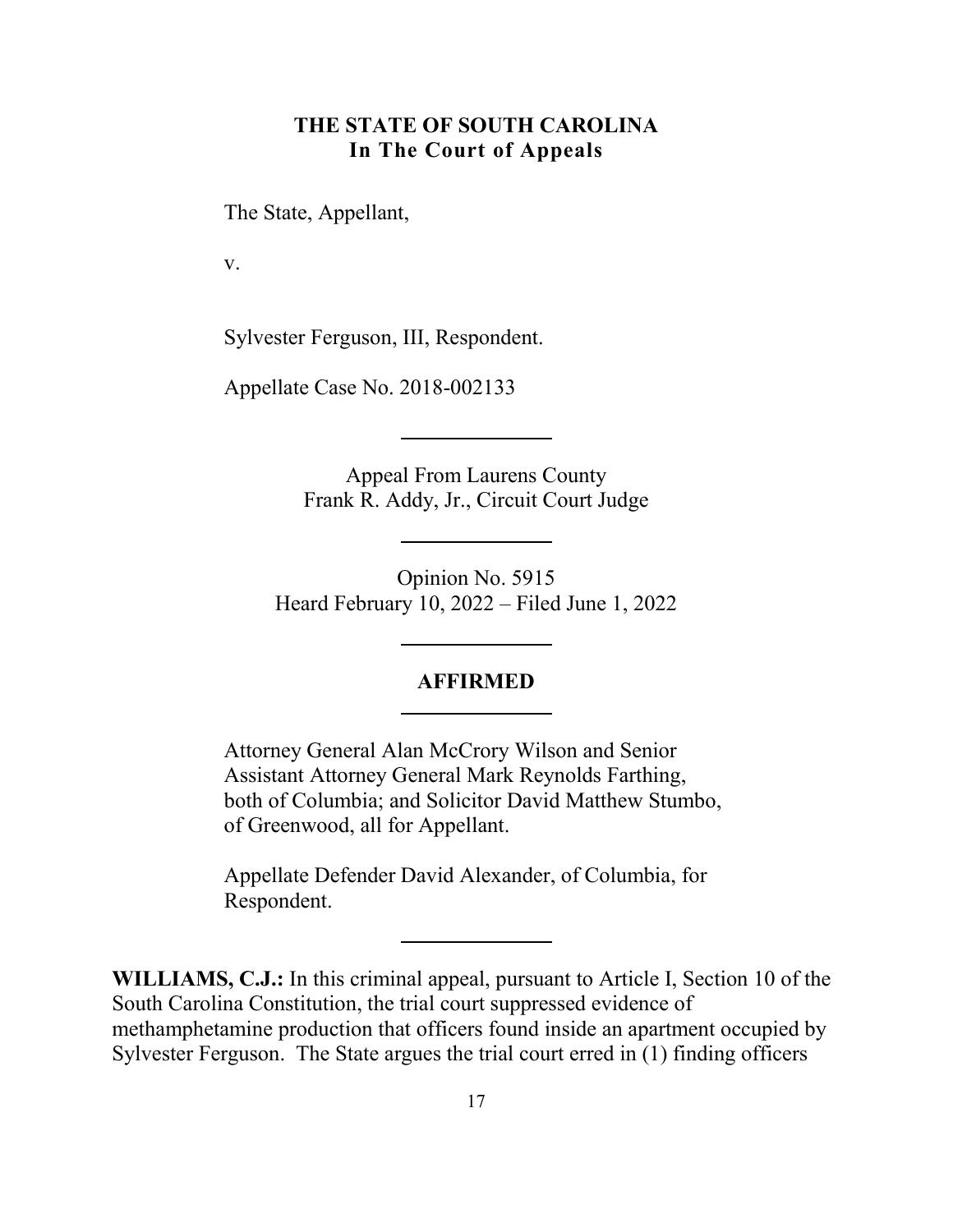apartment to conduct a "knock and talk" and (2) ruling the officers did not have a reasonable suspicion to approach the apartment. We affirm. needed a reasonable suspicion of criminal activity before approaching the

#### **FACTS/PROCEDURAL HISTORY**

 $\overline{a}$ 

 conducting routine patrol in Joanna, South Carolina. While parked at a gas station, upper-left unit of an apartment building on Whitmire Highway "cooking dope." statement. Although he had never personally arrested Ferguson, Deputy Hall was Center. Deputy Hall immediately called Investigator Charles Nations,<sup>[1](#page-17-0)</sup> a member the apartment. Deputy Hall explained that the town of Joanna is a high traffic drug area and that he wanted a narcotics investigator to assist in the investigation. Nations arrived at the apartment to conduct a knock and talk. On January 17, 2017, Laurens County Sheriff's Deputy Andrew Hall was an unknown male approached Deputy Hall and told him that Ferguson was in the Deputy Hall was unfamiliar with the tipster, and he failed to collect his name or any means to contact him. He also failed to ask any questions to verify the tipster's familiar with Ferguson from prior encounters at the Laurens County Detention of the Laurens County Sheriff's Office narcotics unit, to relay the tip and to ask if Investigator Nations wanted to accompany him in conducting a knock and talk at Roughly twenty minutes after receiving the tip, Deputy Hall and Investigator

 search quickly as there was only one apartment building on Whitmire highway. As officers approached the upper-left unit, they noticed the front window was open could knock, Henry Davis, Ferguson's cousin, opened the door to leave for work.<sup>2</sup> Investigator Nations testified that he and Deputy Hall had to "guesstimate" which apartment building the tipster referred to in his statement, but narrowed their and they heard the sound of the front door deadbolt cycling. Before the officers

<span id="page-17-0"></span><sup>&</sup>lt;sup>1</sup> Investigator Nations also had prior encounters with Ferguson. He had observed that Ferguson was manufacturing methamphetamine in Joanna. However, he convictions before the date of the arrest in this case. convictions before the date of the arrest in this case.<br><sup>2</sup> Davis leased the apartment. It is unclear if Ferguson lived there, but Investigator officers arrest Ferguson one night during a "ride-along" after receiving information admitted that he was unaware of Ferguson's entire criminal history or prior

<span id="page-17-1"></span> for money. Officers also found vocational rehabilitation papers and a job application with Ferguson's name on it, and Ferguson's clothing. Investigator Nations testified that he believed Davis rented Ferguson a room in the apartment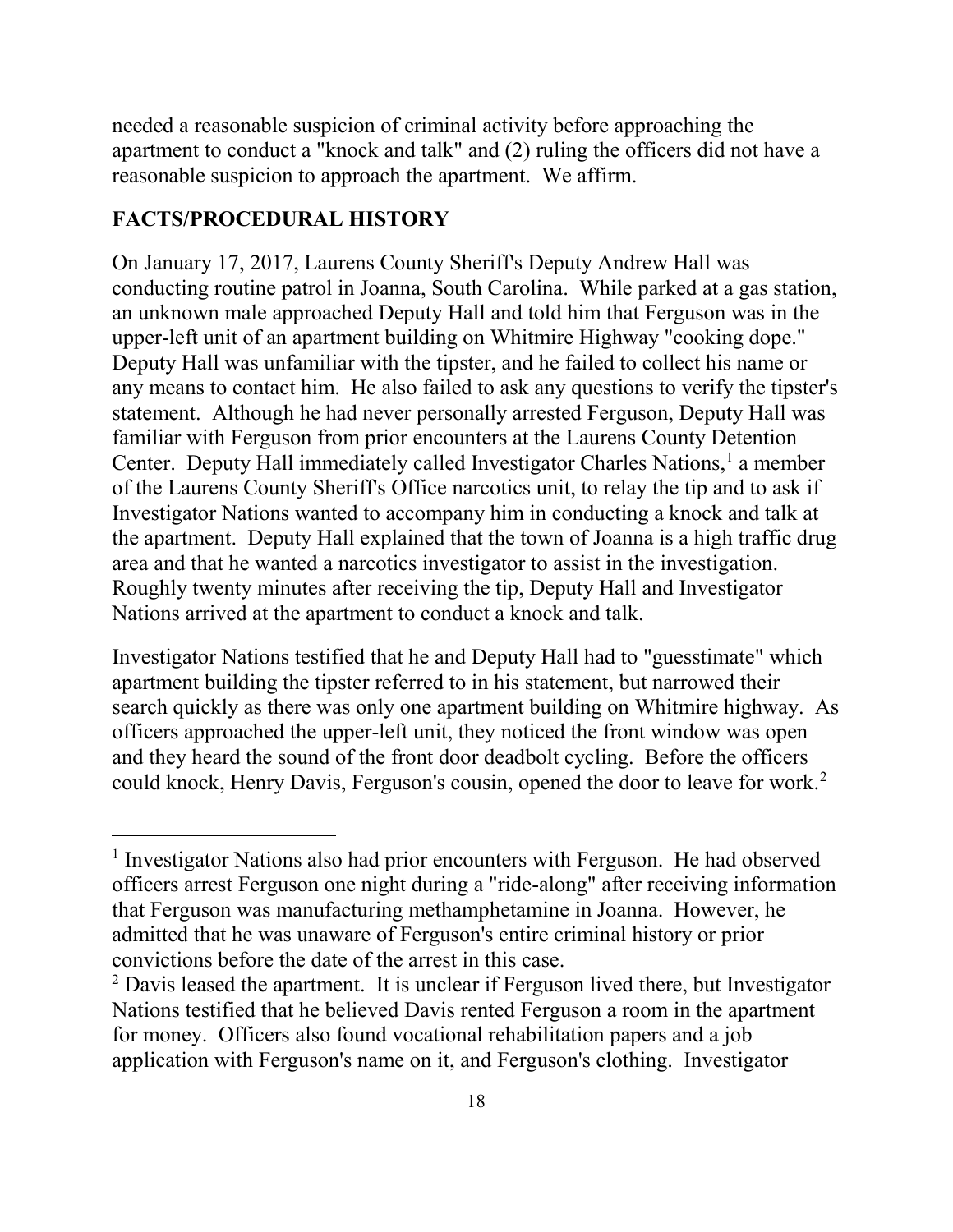the door, he did not smell ammonia or other pungent fumes associated with methamphetamine production. Davis spoke with the officers outside of the residence and confirmed that Ferguson was inside. As Davis went to retrieve Nations then asked if he could walk through the house. Ferguson hesitated and then acquiesced once Davis consented. Investigator Nations stated that despite the window being open and Davis opening Ferguson, Investigator Nations took a step into the apartment to maintain contact with Davis and Ferguson appeared out of a rear bedroom. The officers explained to Davis and Ferguson that they received a tip about drug manufacturing, but both men denied any knowledge of illegal activity in the apartment. Investigator

 clear wrapper that contained a yellow, paste-like substance in the bathroom. Another officer found a marijuana pipe with residue in it on a coffee table in the Another officer found a marijuana pipe with residue in it on a coffee table in the living room. Based on these discoveries, Investigator Nations applied for a search warrant, and it was issued roughly thirty minutes later. While waiting for the search warrant, officers noticed Ferguson fidgeting in his pockets and requested he stop. Ferguson continued and officers conducted a *Terry*[3](#page-18-0) frisk. Officers found a or methamphetamine. Upon executing the search warrant, officers found three different bottles used to create hydrogen chloride, a bottle of sulfuric acid, and in a trash pile on the back porch. Officers arrested both Davis and Ferguson based on their findings. During the walkthrough, Investigator Nations found a bottle of lighter fluid and a vial containing powder on Ferguson's person that they presumed was crack cocaine other paraphernalia used to produce methamphetamine, most of which was found

 Constitution. Specifically, Ferguson argued that under *State v. Counts*, [4](#page-18-1) Deputy and talk. Further, he argued the tip was equivalent to an anonymous tip due to the At a pretrial suppression hearing, Ferguson argued all evidence produced from the initial walkthrough and pursuant to the search warrant was inadmissible at trial because the officers violated his right to privacy under the South Carolina Hall and Investigator Nations needed a reasonable suspicion that he was manufacturing methamphetamine to approach the apartment and conduct a knock lack of information it provided about the tipster.

 $\overline{a}$ 

 Nations claimed Davis told him Ferguson lived there while the two men were arrested. 3 *Terry v. Ohio*, 392 U.S. 1 (1968).

<span id="page-18-0"></span>

<span id="page-18-1"></span><sup>4 413</sup> S.C. 153, 776 S.E.2d 59 (2015).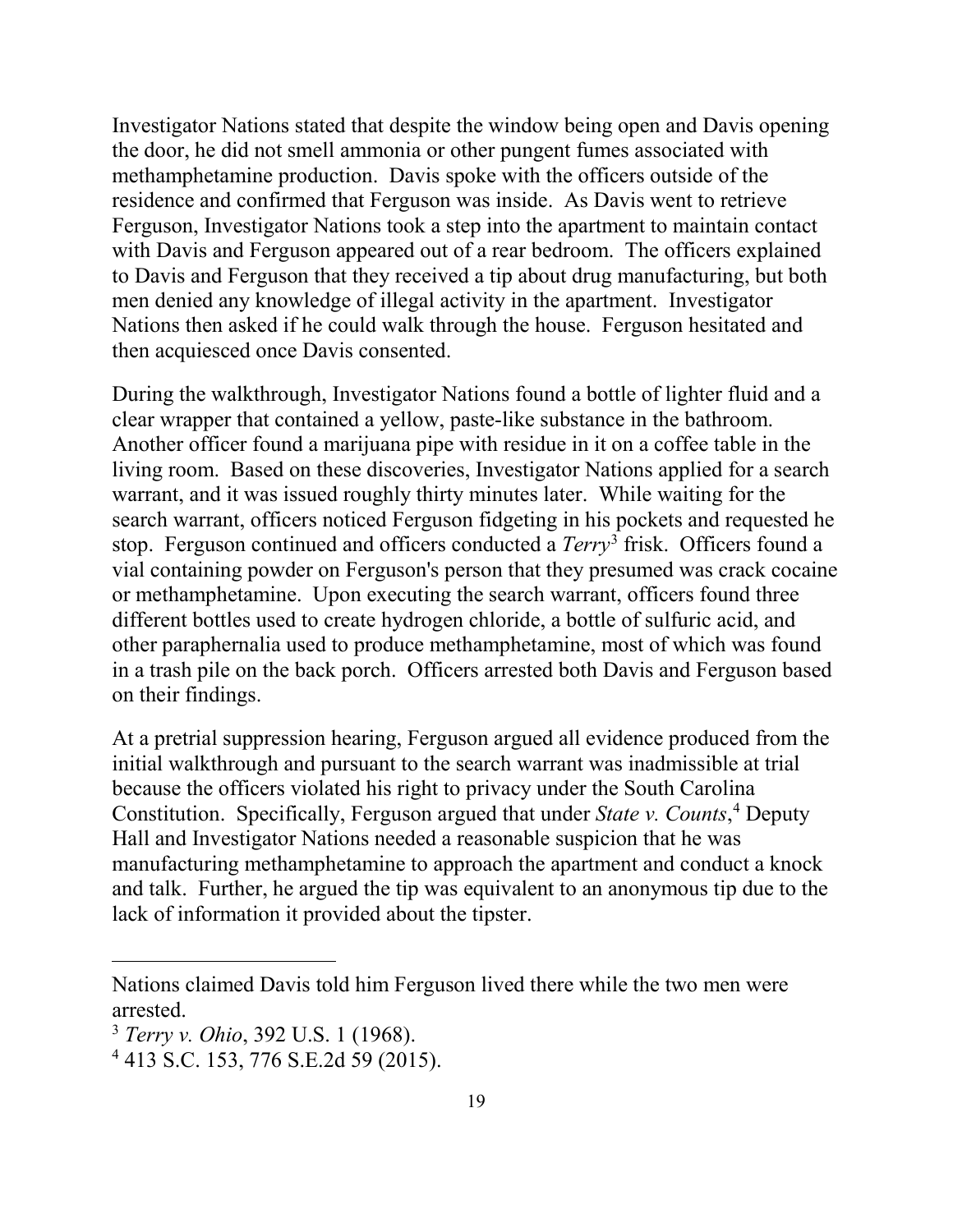interest in the apartment and that no knock and talk occurred because Davis opened the door before the officers could make it to the door. Further, the State contended connection to drug production and the apartment being in a high traffic drug area.<sup>[5](#page-19-0)</sup> In opposition, the State argued Ferguson did not have standing to assert a privacy the "fresh" tip from a face-to-face encounter was sufficient to establish reasonable suspicion when coupled with the officers' prior knowledge of Ferguson's

 need for reasonable suspicion, which the officers did not have in this case. In so of the hearing, the State dismissed the case. This appeal followed. The trial court ruled that *Counts* required the court to suppress the evidence. It determined the engagement by officers of the occupants of a residence triggers the holding, the trial court reasoned (1) the tipster was unknown and provided officers with no indicia of reliability or credibility, and Deputy Hall did not know at what point the tipster observed, if at all, Ferguson manufacturing methamphetamine; (2) the evidence collected at the apartment did not establish an active methamphetamine lab, which was the substance of the tip; and (3) the officers failed to take any measure to independently corroborate the tip. At the conclusion

#### **ISSUE ON APPEAL**

 $\overline{a}$ 

Did the trial court err in suppressing all evidence seized from the apartment under Article 1, Section 10 of the South Carolina Constitution?

#### **STANDARD OF REVIEW**

 not be overturned absent an abuse of discretion. *State v. Wright*, 391 S.C. 436, conclusions that lack evidentiary support. *Id.* "[A]ppellate court[s] will reverse only when there is clear error." *Id.* (quoting *State v. Missouri*, 361 S.C. 107, 111, The admission of evidence is within the sound discretion of the trial court and will 442, 706 S.E.2d 324, 326 (2011). The trial court abuses its discretion when the ruling is based on an error of law or when the ruling is grounded in factual 603 S.E.2d 594, 596 (2004) (citation omitted)).

<span id="page-19-0"></span> circumstance. The trial court ruled no exigent circumstances existed because the including the officers' request for consent to enter the home.<br>20 <sup>5</sup> Moreover, the State argued the officers' actions were supported by exigent officers could not smell the production of methamphetamine while approaching the door and none of their actions indicated they thought an emergency existed,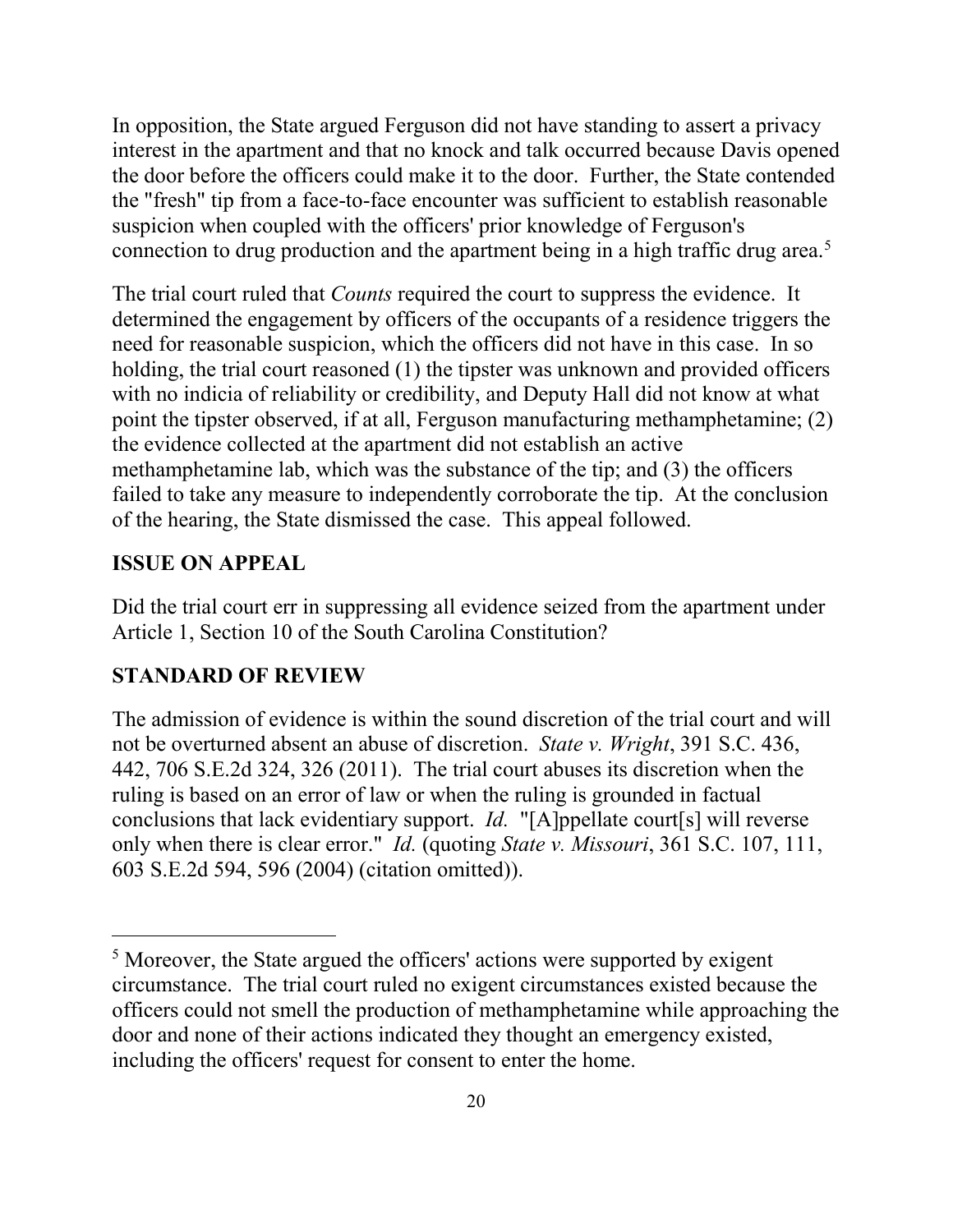#### **LAW/ANALYSIS**

 The State asserts the trial court erred in suppressing the evidence under Article 1, Section 10's prohibition against unreasonable invasions of privacy. We disagree.

Const. art. I,  $\S 10$ . <sup>[6](#page-20-0)</sup> "But, other than the use of the word 'unreasonable' to modify constitutes 'unreasonable invasions of privacy.'" *Counts*, 413 S.C. at 167, 776 S.E.2d at 67. "As a result . . . 'the drafters were depending upon the state judiciary Criminal Defendants, 62 S.C. L. Rev. 671, 694 (2011)). The South Carolina Constitution grants citizens an express right to privacy. S.C. this right, there are no parameters concerning the right or a definition of what to construct a precise meaning of this phrase.'" *Id.* (quoting Jaclyn L. McAndrew, *Who Has More Privacy?: State v. Brown and Its Effect on South Carolina* 

 residence." *Id.* at 172, 776 S.E.2d at 69 (emphasis added). "[Officers] *must* have *the residence* and knocking on the door." *Id.* at 172, 776 S.E.2d at 70 (emphasis protection than the Fourth Amendment.'" *State v. Boston*, 433 S.C. 177, 183, 857 *Criminal Defendants*, 62 S.C. L. Rev. 671, 694 (2011)). "[T]he privacy interests in one's home are the most sacrosanct, [and] there must be some threshold evidentiary basis for law enforcement to *approach* a private reasonable suspicion of illegal activity at a targeted residence *prior to approaching*  added). "In establishing this threshold requirement, our supreme court reaffirmed that the South Carolina Constitution's privacy protection against unreasonable searches and seizures 'favors an interpretation offering a higher level of privacy S.E.2d 27, 30 (Ct. App. 2021) (quoting *Counts*, 413 S.C. at 168, 776 S.E.2d at 68), *cert. granted*, S.C. Sup. Ct. Order Dated Jan. 13, 2022.

 lead one to suspect another of criminal activity." *State v. Kotowski*, 427 S.C. 119, "Reasonable suspicion consists of 'a particularized and objective basis' that would 128, 828 S.E.2d 605, 610 (Ct. App. 2019) (quoting *State v. Lesley*, 326 S.C. 641,

<span id="page-20-0"></span> $<sup>6</sup>$  In pertinent part, it provides:</sup>

 persons, houses, papers, and effects against unreasonable *privacy* shall not be violated . . . . The right of the people to be secure in their searches and seizures and *unreasonable invasions of* 

(emphasis added).

 $\overline{a}$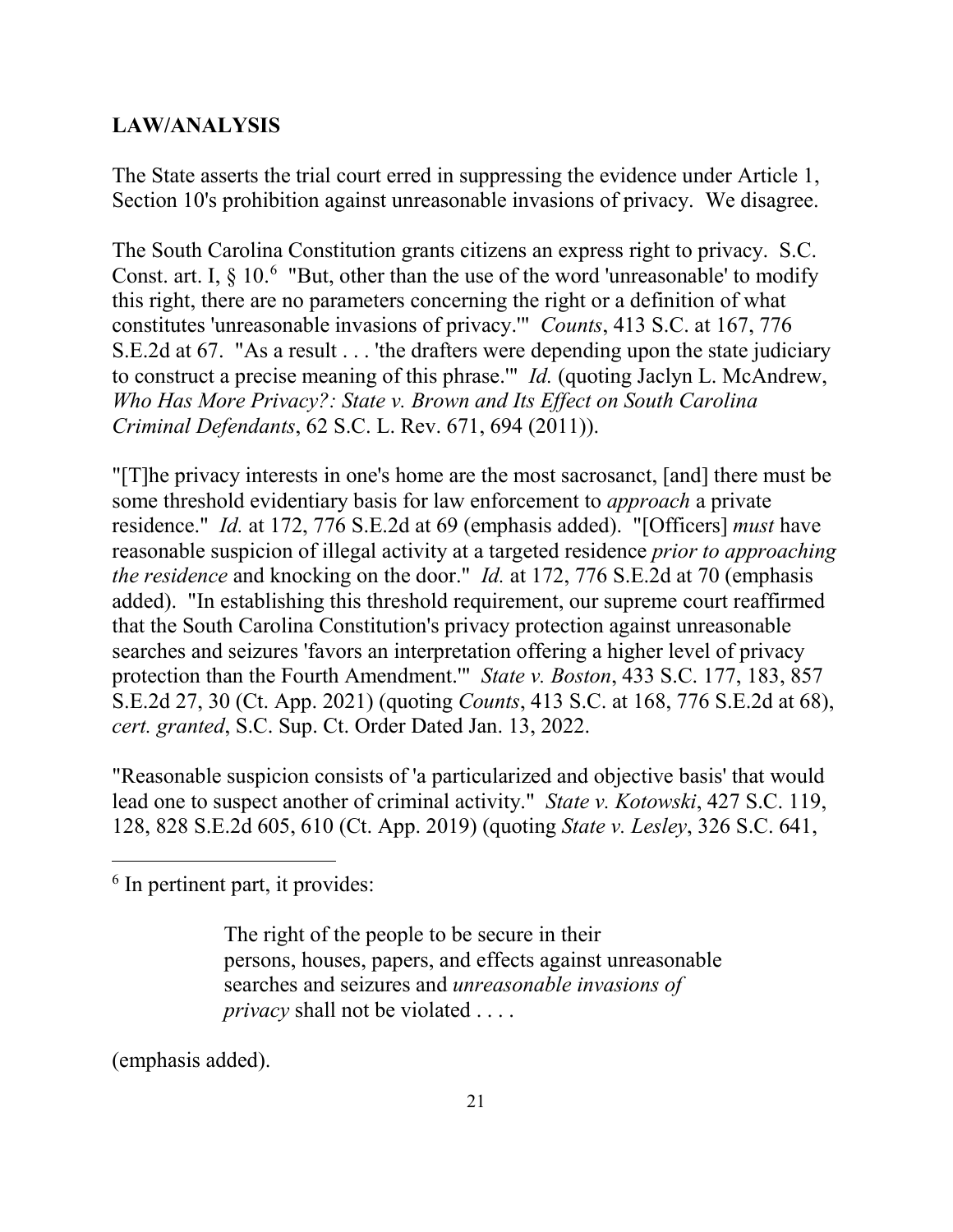644, 486 S.E.2d 276, 277 (Ct. App. 1997)), *aff'd in part, vacated in part on other*  amounts to less than what is required for probable cause. *Boston*, 433 S.C. at 185, 857 S.E.2d at 31*.* In evaluating the existence of reasonable suspicion, courts may consider an officer's experience and intuition. *Id.* "Nevertheless, 'a wealth of does not amount to reasonable suspicion." *Id.* (quoting *Kotowski*, 427 S.C. at 129, *grounds*, 430 S.C. 318, 844 S.E.2d 650 (2020). It is more than a hunch but experience will [not] overcome a complete absence of articulable facts.'" *Id.*  (quoting *Kotowski*, 427 S.C. at 129, 828 S.E.2d at 610). "Furthermore, an officer's impression that an individual is engaged in criminal activity, without confirmation, 828 S.E.2d at 610).

 *Counts* and *Boston* are both instructive. In *Counts*, an officer received an plate number of his car; his phone number; and the make and model of the defendant's girlfriend's car. *Id.* at 157, 776 S.E.2d at 62. Based on this attempted two, unsuccessful, controlled drug buys from the the apartment. *Id.*  anonymous tip alleging the defendant was selling marijuana and crack cocaine out of his mother's house and a separate apartment. 413 S.C. at 157, 776 S.E.2d at 61– 62. The tipster provided the defendant's name and aliases; the location of the alleged drug deals; the defendant's girlfriend's name; the make, model, and license information, officers conducted surveillance on the defendant's mother's home and

 defendant. *Id.* The tipster claimed the defendant was selling drugs out of his and phone number, and identified his vehicle. *Id.* The tipster also disclosed that identification. *Id.*  Roughly ten months later, another officer received an anonymous tip about the apartment and provided the defendant's name, phone number, his girlfriend's name the defendant used multiple identities because the defendant knew someone at the Department of Motor Vehicles through whom he procured two false forms of

 drug charges. *Id.* at 158, 776 S.E.2d at 62. The officers also confirmed that the defendant had two different identification cards on record. *Id.* Based on this decided to do a knock and talk. *Id.* When the defendant opened his door after the officers knocked, the officers encountered the smell of marijuana and saw a rolled blunt on a coffee table. *Id.*  Officers then corroborated the tip by reviewing the defendant's criminal record which showed two prior convictions for distribution of drugs and several other information, the officers conducted surveillance on the defendant's apartment, and, upon identifying the defendant driving to and entering the apartment, the officers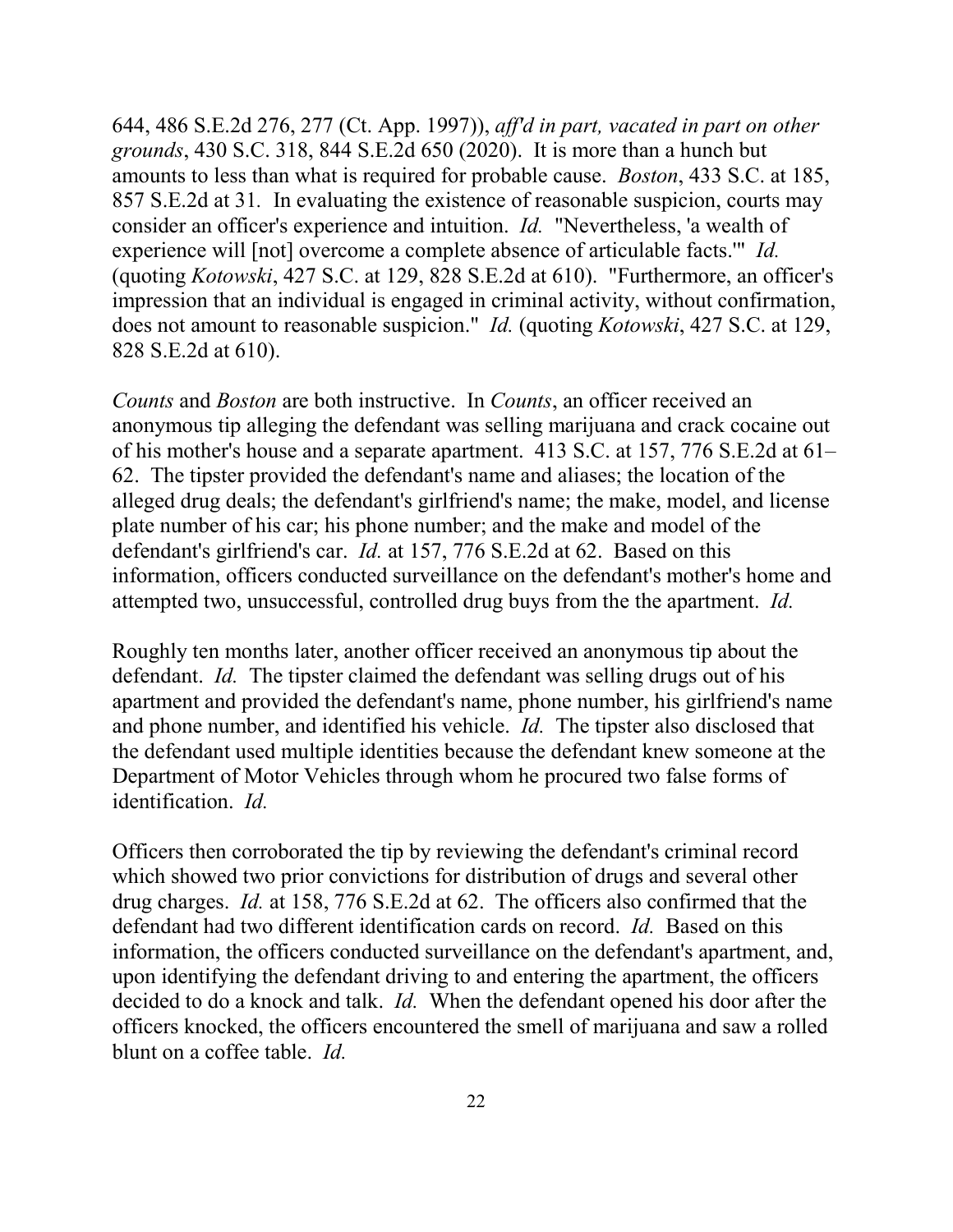of the circumstances to initiate the knock and talk. *Id.* at 161, 776 S.E.2d at 64. found, however, that the officers had reasonable suspicion to approach the defendant's residence and knock on the door because (1) the officers received two identified vehicles driven by the defendant, his phone number, and his use of on record. *Id.* at 173, 776 S.E.2d at 70. In conclusion, the supreme court noted, On appeal to our supreme court, the defendant argued that under South Carolina's express right to privacy, officers needed reasonable suspicion in light of the totality The supreme court agreed with the defendant, stating, "law enforcement must have reasonable suspicion of illegal activity at a targeted residence prior to approaching the residence and knocking on the door." *Id.* at 172, 776 S.E.2d at 70. The court separate anonymous tips that alleged the defendant was selling drugs; (2) the tips multiple identities; and, (3) through investigation, officers corroborated that the defendant had two false identification cards and prior drug distribution convictions

> For our state constitutional right to privacy to have any significance, we believe there must be some minimum evidentiary standard met before law enforcement conduct a warrantless search of a South Carolina citizen's home. Therefore, we hold that law enforcement must have reasonable suspicion of illegal activity before approaching the targeted residence and conducting the "knock and talk" investigative technique.

*Id.* at 174, 776 S.E.2d at 70–71.

approach and knock on the door of an apartment where the defendant was visiting. activity and because "vulnerable" adults lived there. *Id.* at 179, 857 S.E. at 28. While surveilling the apartments, the officer observed two men that he knew were associated with drug activity enter an apartment. *Id.* at 180, 857 S.E.2d at 28. The officer knew the apartment to be the residence of an individual with mental disabilities that used narcotics. *Id.* Based on concerns for the resident's safety and the nature of the activities that might take place inside the apartment, the officer decided to conduct a knock and talk. *Id.* at 180, 857 S.E.2d at 28–29. In *Boston*, this court determined that officers held a reasonable suspicion to 433 S.C. at 186, 857 S.E.2d at 32. After responding to a call, an officer proceeded to patrol a nearby apartment community known for high volumes of narcotic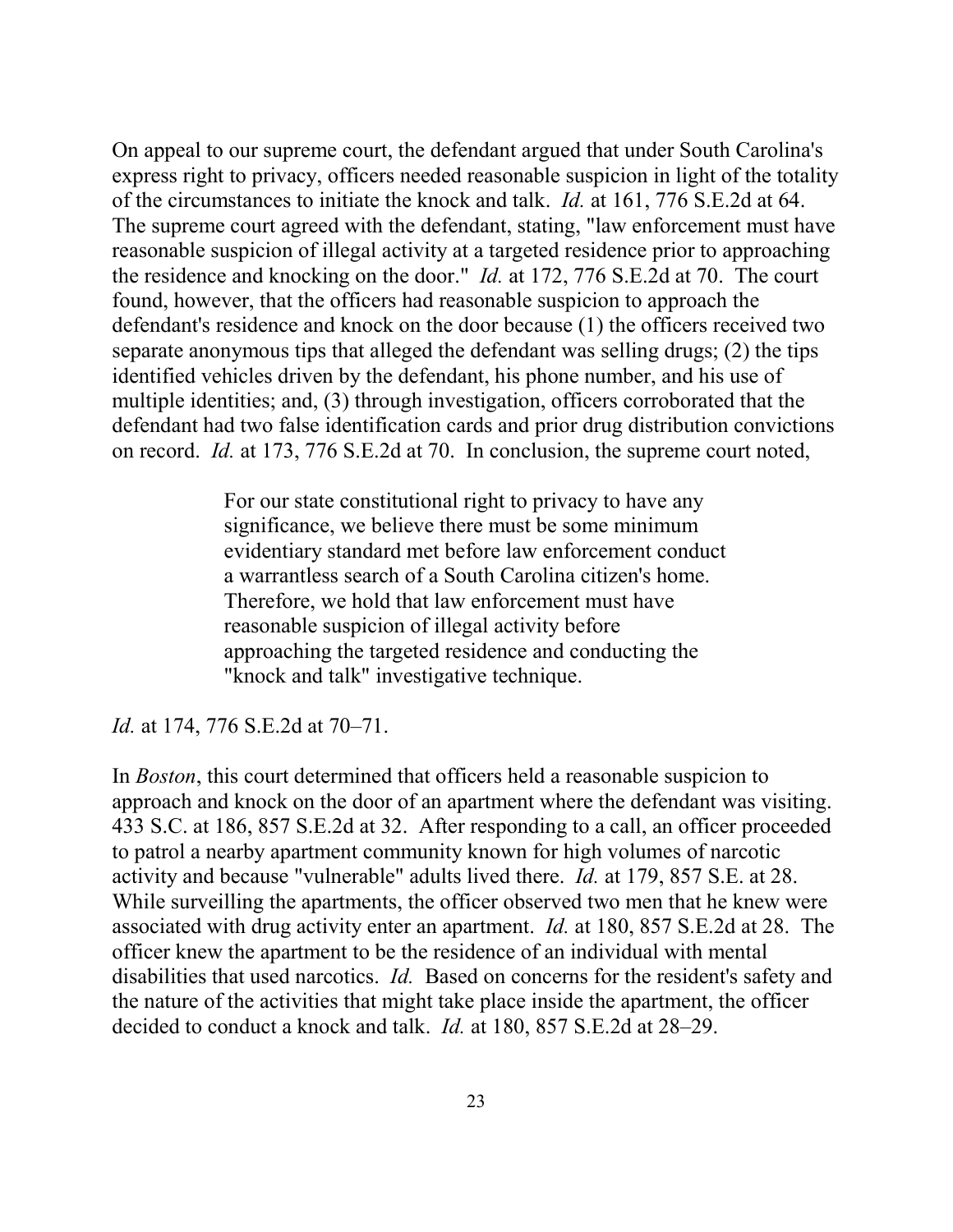enter the apartment. *Id.* at 180, 857 S.E.2d at 29. Once inside, officers saw two residue on them, and a scale. *Id.* When the men noticed the officers, they opened the microwave, hid their hands, and ran to the bathroom. *Id.* Concerned for their safety, the officers conducted a protective sweep of the apartment and ordered the men out of the bathroom. *Id.* at 180–181, 857 S.E.2d at 29. The officers found a cocaine. *Id.*  In response to a knock, the resident opened her door and allowed the officers to men in the kitchen huddled around a microwave, two plastic bags with white glass measuring cup filled with a steaming substance suspected to be crack

 and talk because of the investigating officer's knowledge of (1) the two men in the apartment, (2) criminal drug investigation, and (3) the apartment community he surveilled. *Id.* at 185, 857 S.E.2d at 31. The officer testified to his objective knowledge of the apartment community and the three people inside the apartment, entered the apartment. *Id.* The officer also had eleven years of criminal drug drug activity. *Id.*  This court reasoned the officers had a reasonable suspicion to conduct the knock stating he knew all three and that he had previous encounters with the two men that investigation experience and knew the apartment community was a hot spot for

 Initially, we note that *Counts* is explicit in its ruling: our constitution's express a knock and talk or a warrantless search of a home. *Counts*, 413 S.C. at 174, 776 methamphetamine before approaching the apartment to knock on the door. right to privacy found in Article 1, Section 10, to have any substance, requires officers to form a reasonable suspicion *before approaching* a residence to conduct S.E.2d at 70–71. Therefore, we find the state constitution required the officers in this case to develop reasonable suspicion that Ferguson was manufacturing

 methamphetamine before approaching the apartment to knock on the door. Further, we find the officers did not form the requisite reasonable suspicion to approach the apartment building in an attempt to conduct a knock and talk. *See*  accuracy or credibility. Deputy Hall did not receive or solicit any information or if he drove a specific car that officers could identify and observe at the *Counts*, 413 S.C. at 172, 776 S.E.2d at 70 ("[L]aw enforcement must have reasonable suspicion of illegal activity at a targeted residence *prior to approaching*  the residence and knocking on the door." (emphasis added)). Unlike the two anonymous tips in *Counts*, the tip Deputy Hall received lacked any indicia of from the tipster that would further indicate Ferguson was manufacturing methamphetamine. For example, he did not ask if Ferguson lived at the apartment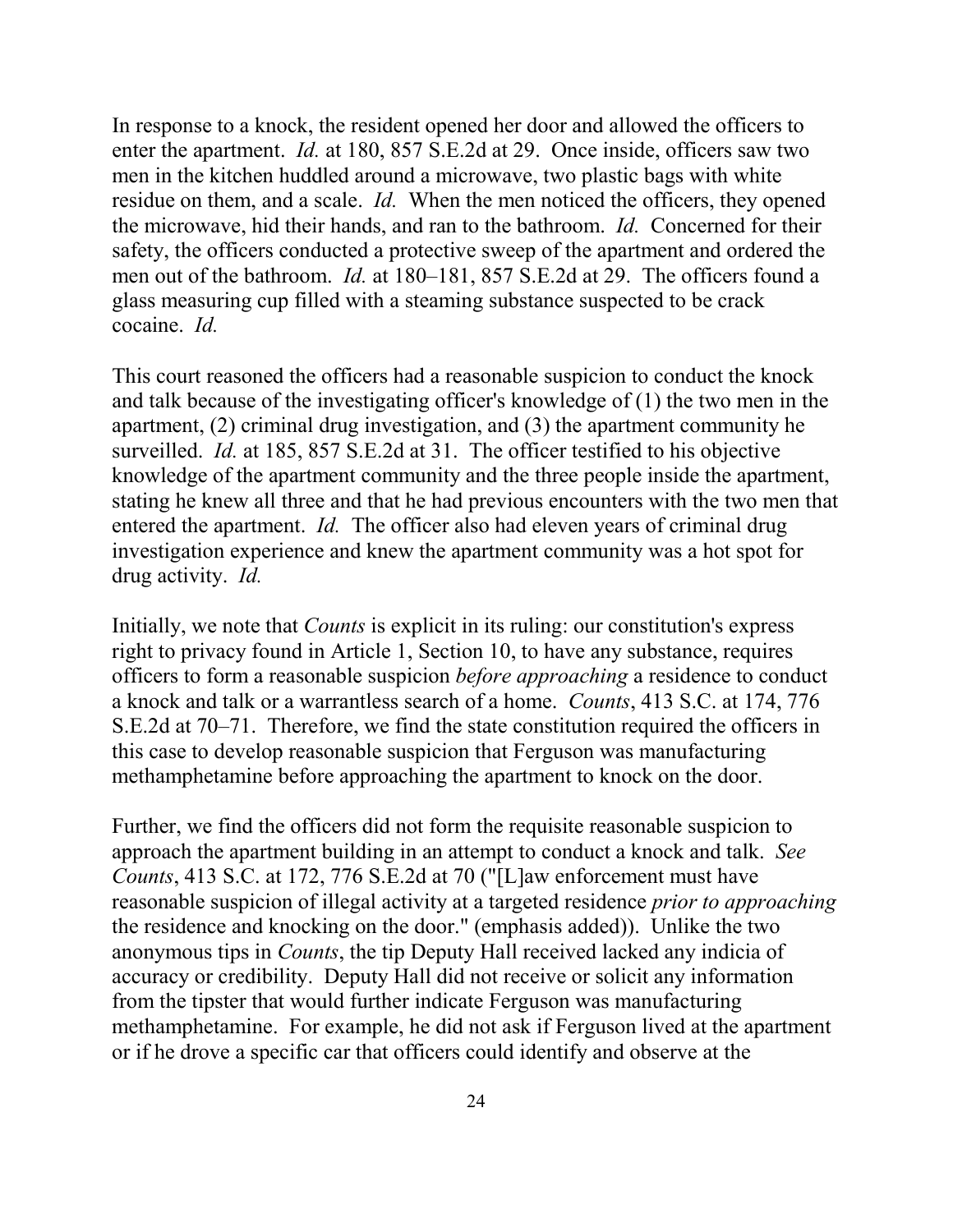Ferguson or that Ferguson was "cooking dope" at the apartment. *Cf id.* at 173, 776 number, and his use of multiple identities and identification cards). apartment; he did not ask about potential sales Ferguson might make in the future; he did not ask for Ferguson's phone number or a description of what Ferguson was wearing; he did not ask if he could smell any scents associated with methamphetamine production; and, most importantly, he did not ask how he knew S.E.2d at 70 (finding officers had reasonable suspicion to approach a residence and conduct a knock and talk when the officers received two separate anonymous tips that the defendant was selling drugs and identified vehicles he drove, his phone

 National Precursor Log Exchange.[7](#page-24-0) *See Kotowski*, 427 S.C. at 129, 828 S.E.2d at Moreover, unlike the officers in *Counts*, Deputy Hall and Investigator Nations failed to conduct any form of independent investigation to buttress the tip—they did not conduct surveillance, research Ferguson's criminal record, or check the 610 ("[A]n officer's impression that an individual is engaged in criminal activity, *without confirmation*, does not amount to reasonable suspicion." (emphasis added)); *id.* ("[An officer's] wealth of experience will [not] overcome a complete absence of articulable facts." (quoting *State v. Taylor*, 388 S.C. 101, 116, 694 S.E.2d 60, 68 (Ct. App. 2010), *rev's on other grounds*, 401 S.C. 104, 736 S.E.2d 663 (2013)).

 Although we disagree with Ferguson that the tip was purely anonymous, the manufacturing methamphetamine at the apartment. *See United States v. Perkins*, well-established. In cases where an informant's tip supplies part of the basis for face-to-face encounter alone, or even coupled with the content and nature of the tip itself, is insufficient to create a reasonable suspicion that Ferguson was 363 F.3d 317, 323 (4th Cir. 2004) ("The basic rules governing informant's tips are reasonable suspicion, [appellate courts] must ensure that the tip possesses sufficient indicia of reliability."). As noted above, Deputy Hall did not ask the informant any follow-up questions to gain additional information regarding Ferguson, the apartment, or how he knew about the alleged methamphetamine production. The informant's tip only provided Ferguson's name, a general location, and the allegation that Ferguson was "cooking dope." While courts generally find

 $\overline{a}$ 

<span id="page-24-0"></span> $<sup>7</sup>$  The National Precursor Log Exchange is a real-time electronic logging and</sup> compliance system that tracks sales of over-the-counter cold and allergy medications containing pseudoephedrine, a necessary element of methamphetamine.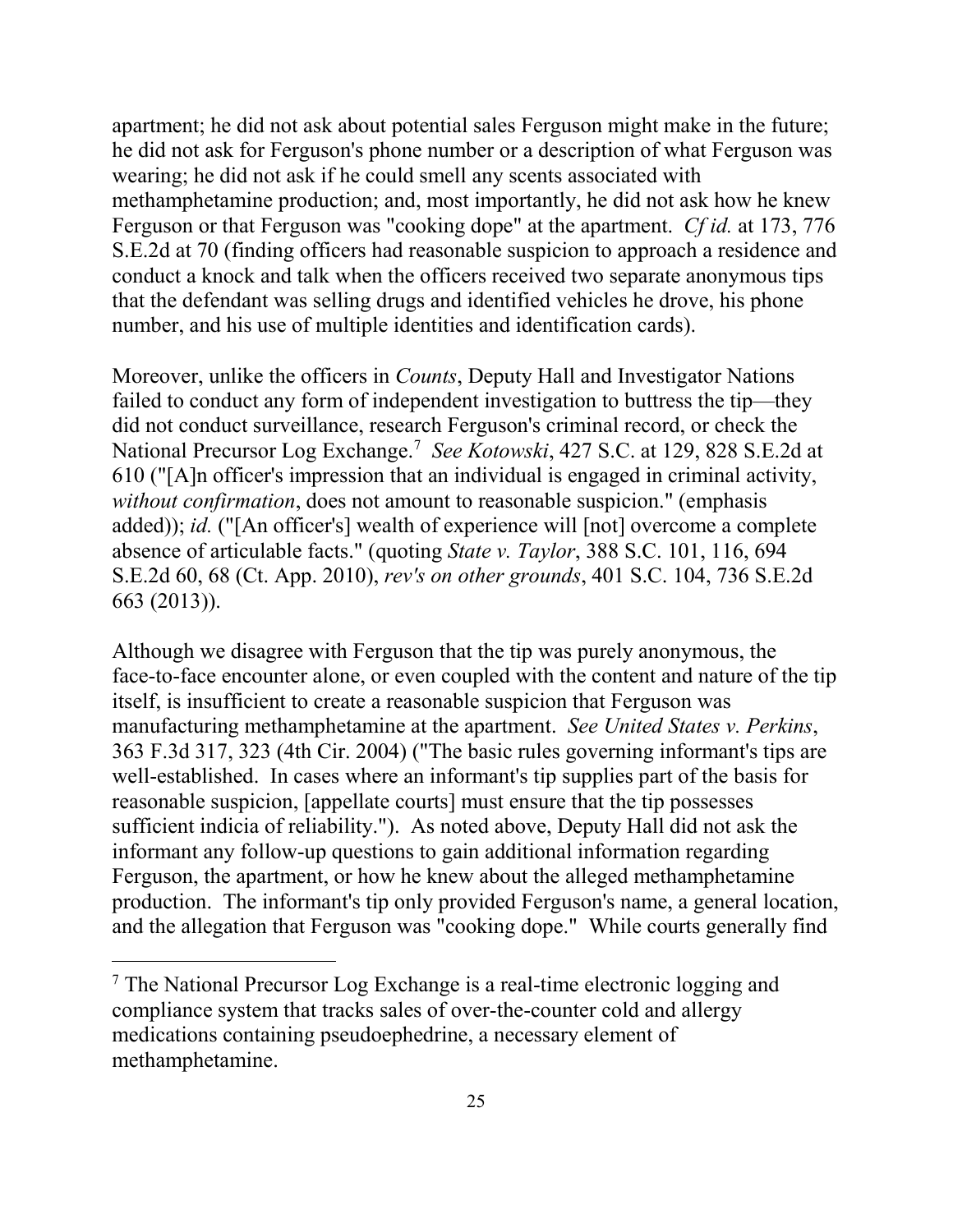veracity of the tip are usually present. *See Adams v. Williams*, 407 U.S. 143, 146-47 (1972) (finding an officer had reasonable suspicion to perform a traffic stop not provide her name but provided her home address and stated she lived two houses down from the illegal activity; she also provided the tip to the uniformed officer in close proximity to the illegal activity, increasing the probability that a face-to-face tip was reliable as the basis for probable cause to support a search in the residence with the defendant, observed the defendant prepare for the crime reliable where the tipster disclosed her general location and her basis of knowledge, stated she was currently watching a crime be committed, the officer and the nature of the description she provided, and the officer's subjective knowledge of the area and the informant's track record). Here, apart from the methamphetamine. face-to-face tips sufficiently reliable due to an officer's ability to judge the tipster's credibility and demeanor, additional facts that allow an officer to evaluate the based on a face-to-face tip he received from an informant he knew personally, that had provided accurate information in the past, and the information in the tip was immediately verifiable at the crime scene); *United States v. Christmas,* 222 F.3d 141, 143–45 (4th Cir. 2000) (finding an officer had reasonable suspicion to conduct a *Terry* stop based on a face-to-face tip received by an individual who did someone associated with the illegal activity could see her assist the officer); *State v. Driggers*, 322 S.C. 506, 511–14, 473 S.E.2d 57, 59–61 (Ct. App. 1996) (holding warrant where the tipster provided her name to officers, signed a statement, lived and talk about the crime afterwards, and provided specific details about evidence from the crime); *cf. Perkins*, 363 F.3d at 320, 323–24 (finding an anonymous tip assumed the identity of the informant based on her close proximity to the crime informant's limited information, Deputy Hall and Investigator Nations had no reason to suspect Ferguson of being inside the apartment, much less manufacturing

 they did not observe Ferguson enter the apartment or know that he was inside. While both Deputy Hall and Investigator Nations testified they were aware that any drug-related arrests at the apartment building. Unlike the officer in *Boston*, Deputy Hall and Investigator Nations did not personally observe any specific circumstances that would lead an officer to believe Ferguson was manufacturing methamphetamine in the apartment. Although the officers were aware that Ferguson was connected to methamphetamine activity, Joanna was a drug hot spot, Joanna is an entire town and both officers testified they had never encountered Ferguson at the specific apartment building or made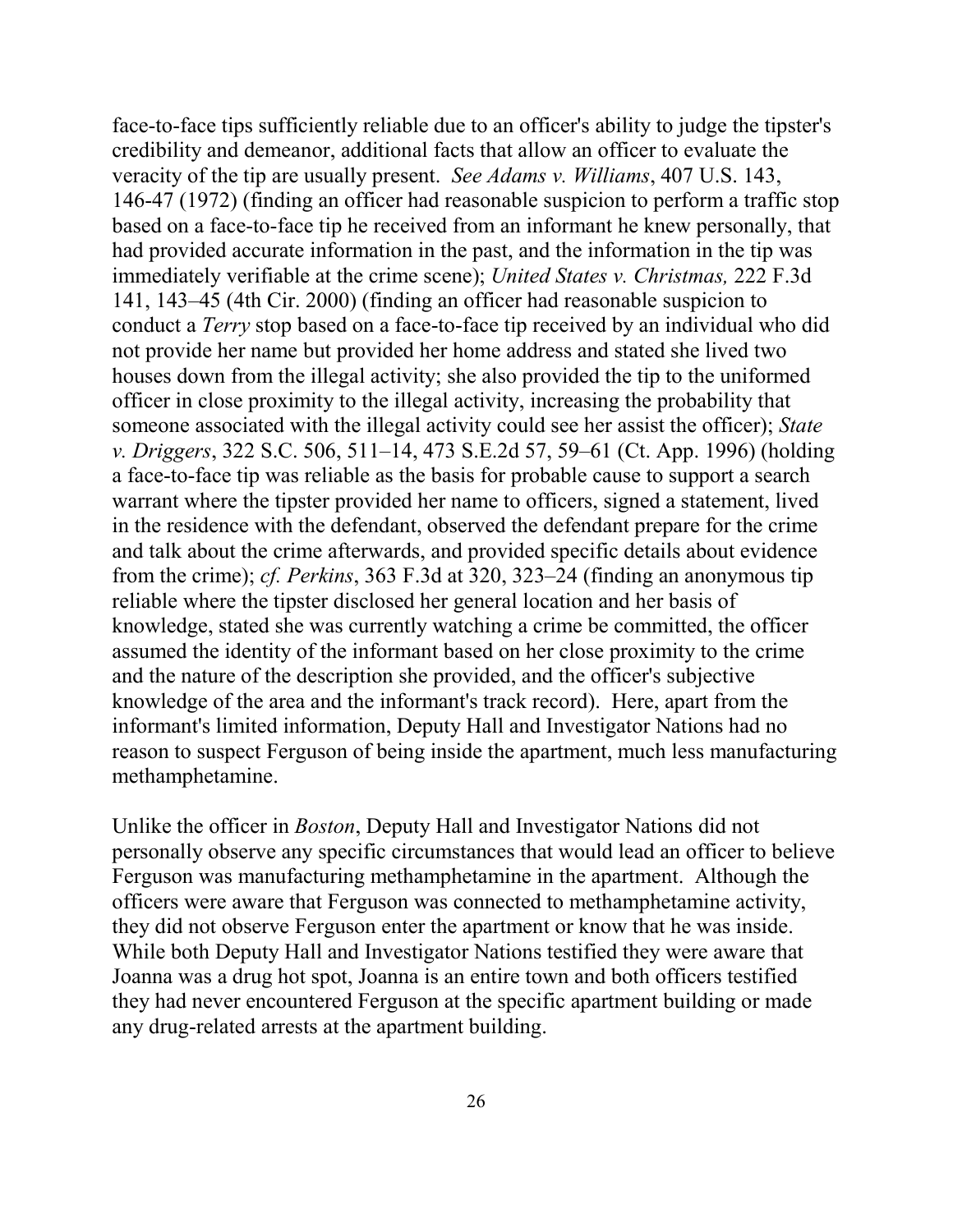the tip, we find the officers lacked the requisite reasonable suspicion to approach the apartment to conduct a knock and talk. *See Counts*, 413 S.C. at 172, 776 the evidence. Because the informant's tip lacked any indicia of reliability and neither Deputy Hall nor Investigator Nations conducted independent investigations to corroborate S.E.2d at 70 ("[L]aw enforcement *must* have reasonable suspicion of illegal activity at a targeted residence *prior to approaching the residence* and knocking on the door." (emphasis added)). Therefore, the trial court did not err in suppressing

#### **CONCLUSION**

Accordingly, the trial court's ruling is

#### **AFFIRMED.**

#### **KONDUROS and VINSON, JJ., concur.**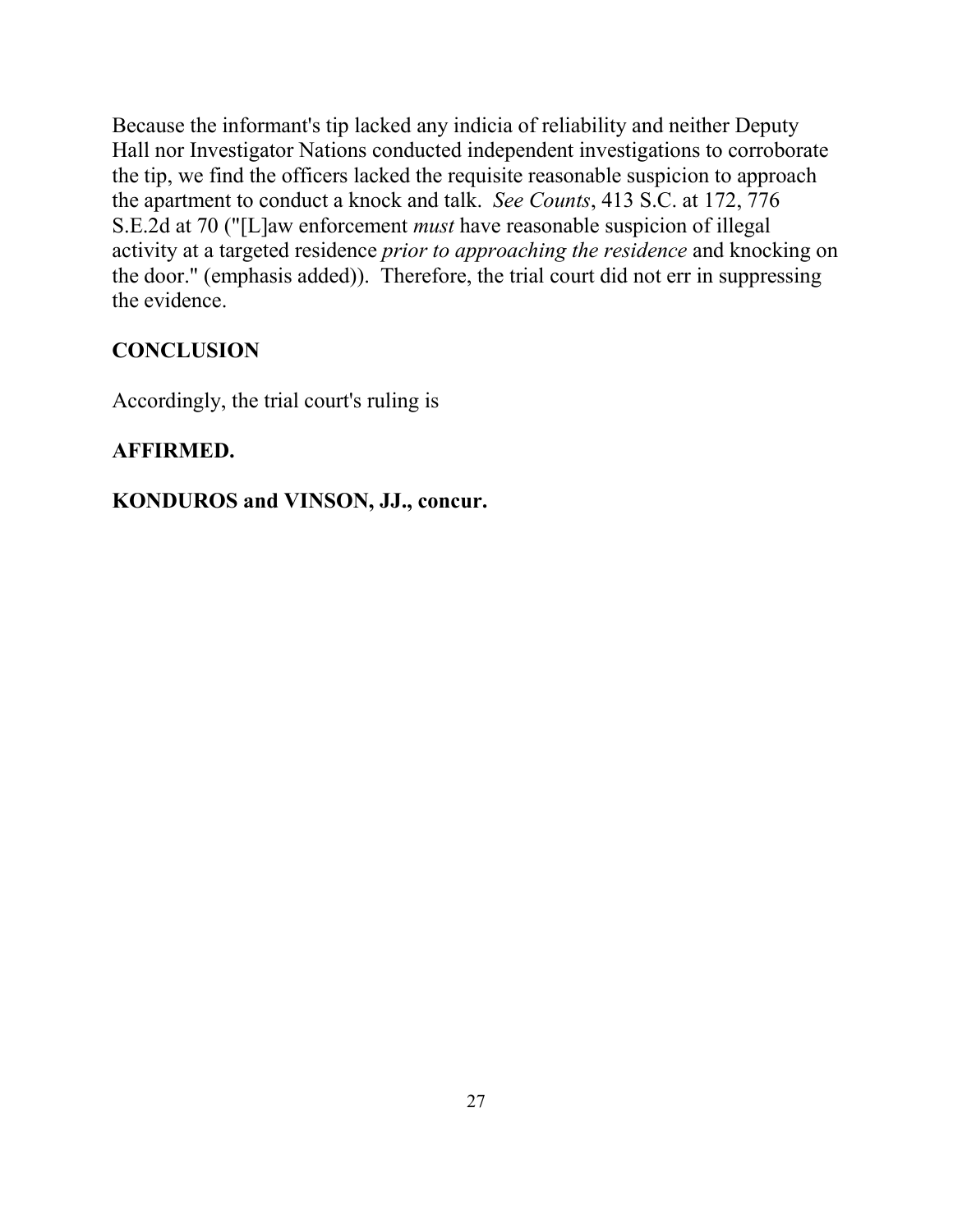#### **THE STATE OF SOUTH CAROLINA In The Court of Appeals**

<span id="page-27-0"></span>Amanda Leigh Huskins and Jay R. Huskins, Appellants,

v.

Mungo Homes, LLC, Respondent.

Appellate Case No. 2018-000889

Appeal From Richland County DeAndrea G. Benjamin, Circuit Court Judge

Opinion No. 5916 Heard May 5, 2021 – Filed June 1, 2022

#### **AFFIRMED AS MODIFIED**

 Nickles, of Rogers, Patrick, Westbrook & Brickman, Richardson, Thomas, Haltiwanger, Moore & Lewis, of Charles Harry McDonald, of Belser & Belser, PA; Beth B. Richardson, of Robinson Gray Stepp & Laffitte, LLC; Brady Ryan Thomas, of Richardson, Thomas, Haltiwanger, Moore & Lewis; and Matthew Anderson LLC, all of Columbia; and Terry E. Richardson, Jr., of Barnwell, all for Appellants.

Steven Raymond Kropski and David W. Overstreet, both of Earhart Overstreet, LLC, of Charleston, for Respondent.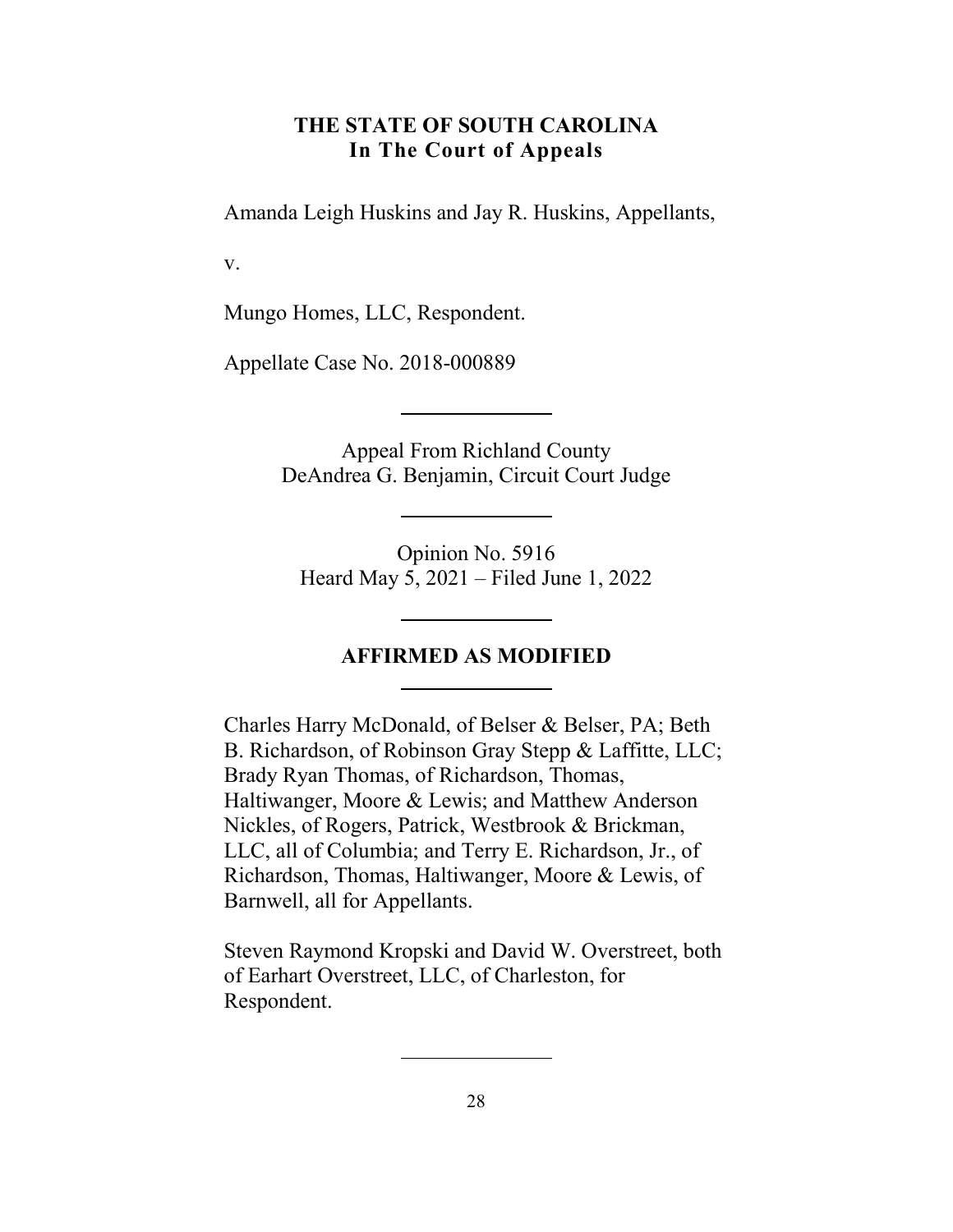**LOCKEMY, A.J.:** Amanda Leigh Huskins and Jay R. Huskins (collectively, the court's order as modified. Huskinses) appeal the circuit court's order granting Mungo Homes, LLC's (Mungo's) motion to dismiss and compel arbitration. The Huskinses argue the circuit court erred in (1) finding the limitations period contained in the arbitration provision was not one-sided, oppressive, and unconscionable; (2) finding the arbitration provision applied mutually to Mungo and the Huskinses; (3) failing to consider the one-sided and oppressive terms of a limited warranty provision in determining whether the arbitration agreement was unconscionable; and (4) granting the motion to dismiss the Huskinses' claims involving the limited warranty provision even though it concluded the arbitration provision did not include claims arising under the limited warranty provision. We affirm the circuit

#### **FACTS AND PROCEDURAL HISTORY**

 $\overline{a}$ 

 Mungo in June 2015 for the purchase of a new home in the Westcott Ridge ARBITRATION PURSUANT TO S.C. CODE [1](#page-28-0)5-48-10 ET SEQ."<sup>1</sup> The second The Huskinses entered into a purchase agreement (the Purchase Agreement) with subdivision in Irmo. The Purchase Agreement consisted of three pages. The top of the first page provided: "THIS AGREEMENT IS SUBJECT TO page included a paragraph with the heading "LIMITED WARRANTY" (the Limited Warranty provision), which stated the following:

> The Seller to furnish the Purchaser, at closing, a limited warranty issued by Quality Builders Warranty Corporation, a sample copy of which is available for inspection prior to closing at the offices of the Seller during reasonable business hours, said limited warranty is hereinafter referred to as the Quality Builders Warranty Corporation Limited Warranty.

THE QUALITY BUILDERS WARRANTY CORPORATION LIMITED WARRANTY ISSUED TO THE PURCHASER IN CONNECTION WITH THIS

<span id="page-28-0"></span><sup>&</sup>lt;sup>1</sup> See S.C. Code Ann. § 15-48-10 to -240 (2005) (establishing the South Carolina Uniform Arbitration Act (the UAA)).<br>29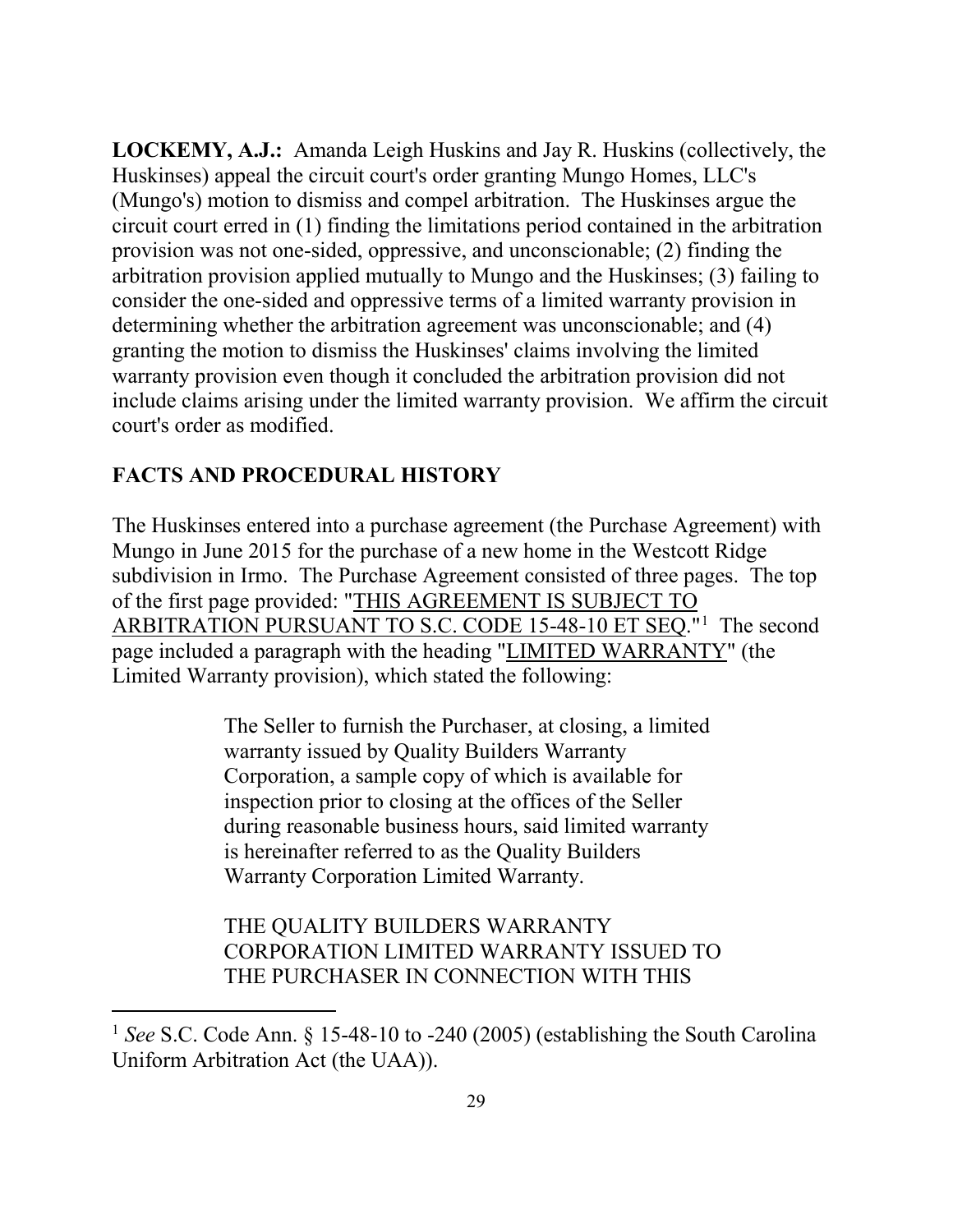WHETHER BASED ON CONTRACT OR TORT. This delivered at closing. TRANSACTION IS IN LIEU OF ALL OTHER WARRANTIES, EXPRESS OR IMPLIED, ANY WARRANTY OF HABITABILITY, SUITABILITY FOR RESIDENTIAL PURPOSES, MERCHANTABILITY, OR FITNESS FOR A PARTICULAR PURPOSE IS HEREBY EXCLUDED AND DISCLAIMED. SELLER SHALL IN NO EVENT BE LIABLE FOR CONSEQUENTIAL OR PUNITIVE DAMAGES OF ANY KIND. THERE IS NO WARRANTY WHATSOEVER ON TREES, SHRUBS, GRASS, VEGETATION OR EROSION CAUSED BY LACK THEREOF NOR ON SUBDIVISION IMPROVEMENTS INCLUDING, BUT NOT LIMITED TO, STREETS, ROADS, SIDEWALKS, SEWER, DRAINAGE OR UTILITIES. PURCHASER AGREES TO ACCEPT SAID LIMITED WARRANTY IN LIEU OF ALL OTHER RIGHTS OR REMEDIES, limited warranty will be incorporated in the deed

The issuance of a certificate of completion or occupancy or final inspection approval by any governmental entity shall constitute a final determination, binding on the parties that the Property and improvements are in full compliance with all applicable laws, regulations and building codes.

The next page contains a paragraph with the heading "ARBITRATION AND CLAIMS" and states,

> limitation, disputes relating to the Property, improvements, or the condition, construction or sale Any claim, dispute or other matter in question between the parties hereto arising out of this Agreement, related to this Agreement or the breach thereof, including without thereof and the deed to be delivered pursuant hereto, shall be resolved by final and binding arbitration before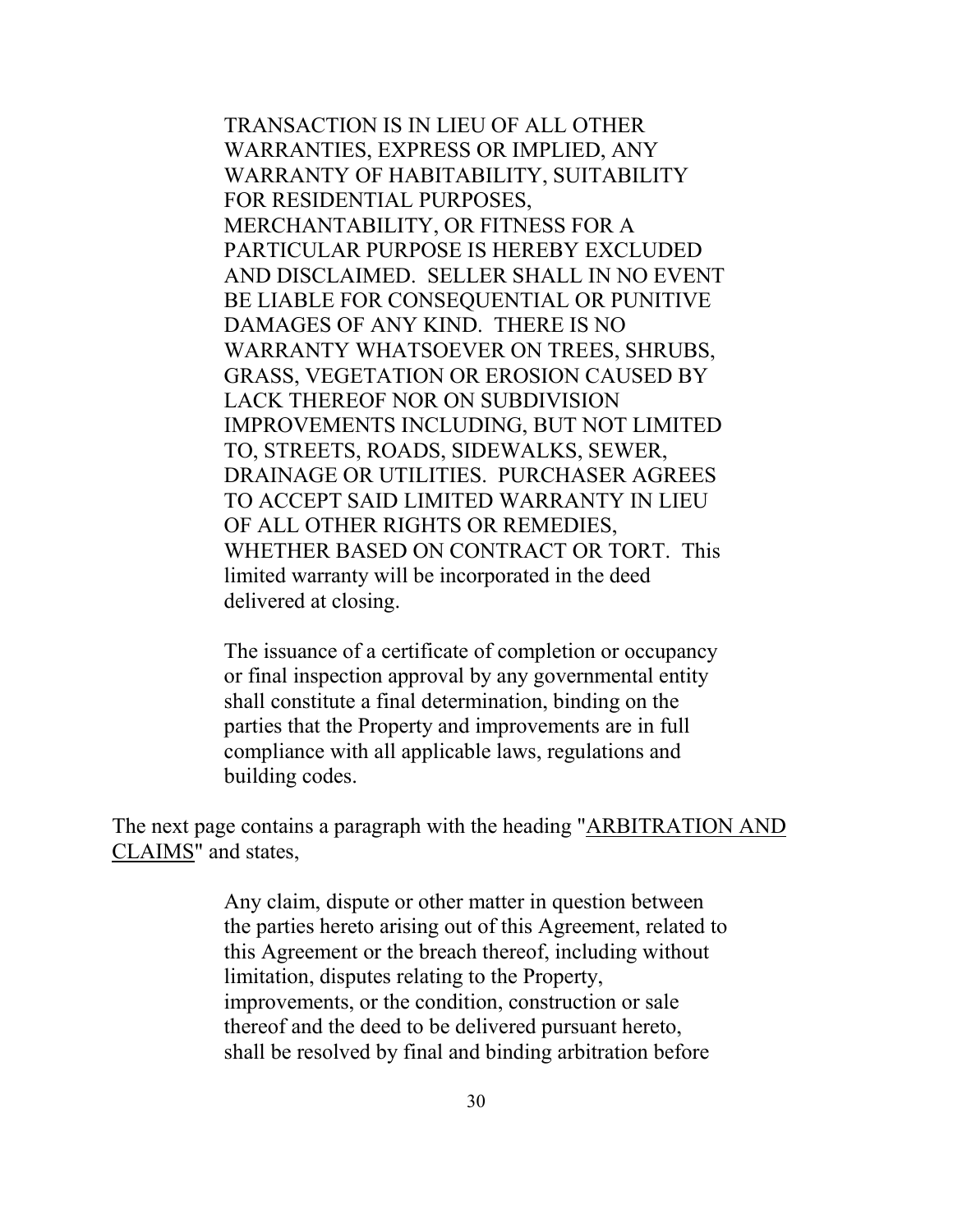be made within ninety (90) days after the claim, dispute within thirty (30) days of the written notice of termination. Any claim, dispute or other matter in deemed waived and forever barred. three (3) arbitrators, one selected by each party, who shall mutually select the third, pursuant to the South Carolina Uniform Arbitration Act. Arbitration shall be commenced by a written demand for arbitration to the other party specifying the issues for arbitration and designating the demanding parties [sic] selected arbitrator. Each and every demand for arbitration shall or other matter in question has arisen, except that any claim, dispute or matter in question arising from either party's termination of this Agreement shall be made question not asserted within said time periods shall be

 Agreement violated South Carolina law by disclaiming certain implied warranties relinquishing such rights. The Huskinses alleged causes of action for (1) breach of release of warranty rights and the validity of Mungo's purported transfer of all with the home. In July 2017, the Huskinses filed an action against Mungo alleging the Purchase without providing a reduction in sales price or other benefit to the purchaser for contract and the implied covenant of good faith and fair dealing, (2) unjust enrichment, (3) violation of the South Carolina Unfair Trade Practices Act  $(SCUTPA)<sup>2</sup>$  and (4) declaratory relief regarding the validity of the waiver and remaining warranty obligations to a third party. They did not allege any problems

Mungo filed a motion to dismiss and compel arbitration, arguing the Huskinses' claims were subject to arbitration pursuant to the Arbitration and Claims provision (the Arbitration Clause) contained in the Purchase Agreement. The Huskinses filed a memorandum opposing the motion, arguing the Arbitration Clause was unconscionable and unenforceable. They asserted the court should consider the Purchase Agreement's limitations on warranties as part of the agreement to arbitrate and thus find the Arbitration Clause was unconscionable. In addition, the Huskinses argued a provision contained in the Arbitration Clause that limited the

 $\overline{a}$ 

<span id="page-30-0"></span><sup>2</sup> S.C. Code Ann. § 39-5-10 to -730 (1976 & Supp. 2021).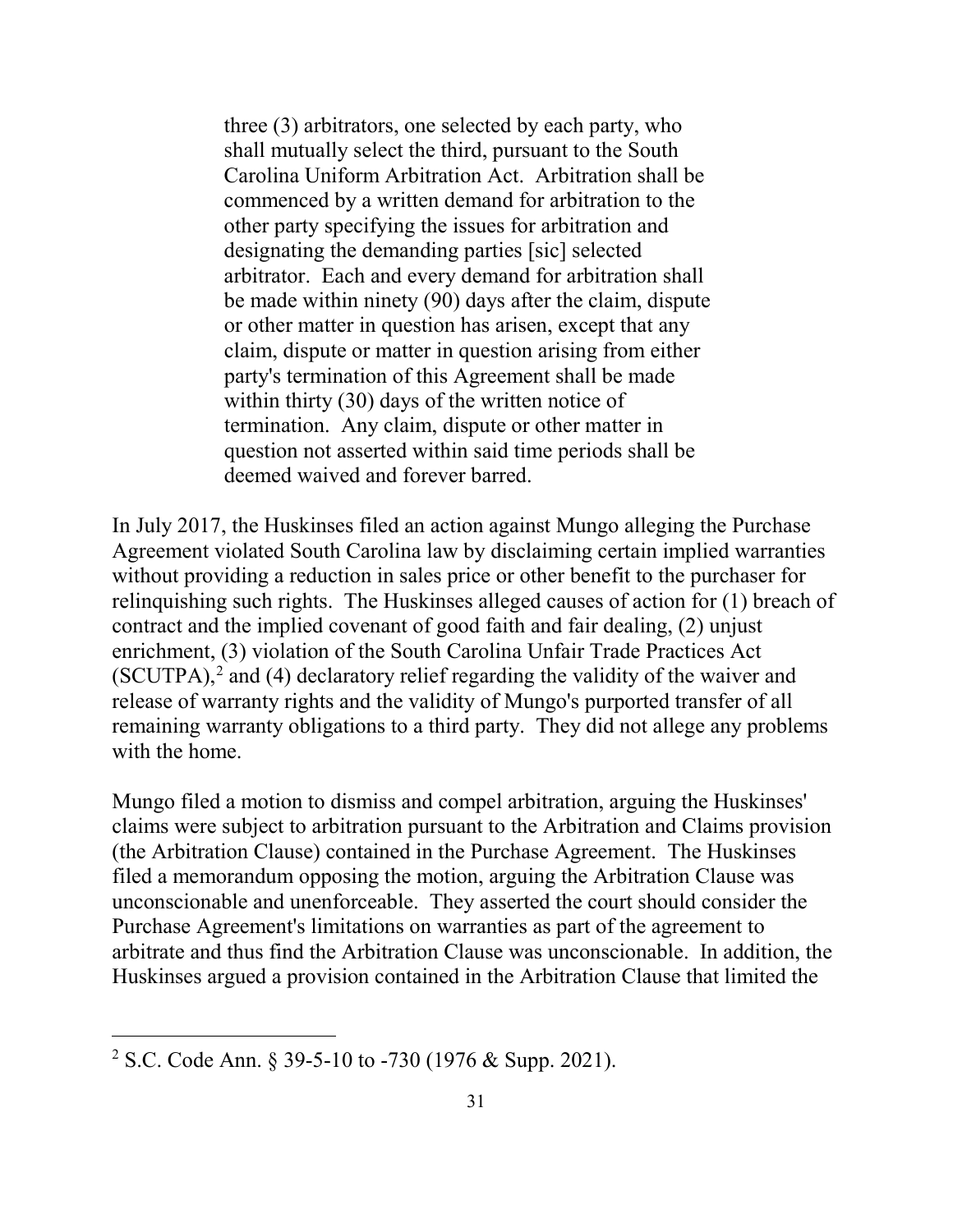time to bring a claim to thirty or ninety days was unconscionable, could not be severed, and rendered the entire Arbitration Clause unenforceable.

After hearing the motion, the circuit court issued an order granting the motion to dismiss and compelling arbitration. The circuit court found that although the Huskinses lacked a meaningful choice, the terms of the Arbitration Clause were not one-sided and oppressive, and the Arbitration Clause was therefore not unconscionable. In considering whether the terms were one-sided and oppressive, the circuit court found that (1) the Limited Warranty provision must be read in isolation from the Arbitration Clause, and (2) the terms in the Arbitration Clause pertaining to the ninety-day time limit were not one-sided and oppressive because they did not waive any rights or remedies otherwise available by law. The Huskinses filed a motion to reconsider pursuant to Rule 59(e), SCRCP, which the circuit court summarily denied. This appeal followed.

#### **ISSUES ON APPEAL**

1. Did the circuit court err in finding the provision limiting the time in which to bring a claim was not one-sided, oppressive, and unconscionable?

2. Did the circuit court err in failing to consider the Limited Warranty provision as part of the Arbitration Clause and thus failing to find the Arbitration Clause unconscionable?

3. Did the circuit court err by granting Mungo's motion to dismiss the Huskinses' action when it involved claims falling under the Limited Warranty provision?

#### **STANDARD OF REVIEW**

"An appellate court applies the same standard of review as the trial court when reviewing the dismissal of an action pursuant to Rule 12(b)(6), SCRCP." *Cap. City Ins. Co. v. BP Staff, Inc.*, 382 S.C. 92, 99, 674 S.E.2d 524, 528 (Ct. App. 2009). "The trial court's grant of a motion to dismiss will be sustained only if the facts alleged in the complaint do not support relief under any theory of law." *Id.* 

"Arbitrability determinations are subject to *de novo* review. Nevertheless, a circuit court's factual findings will not be reversed on appeal if any evidence reasonably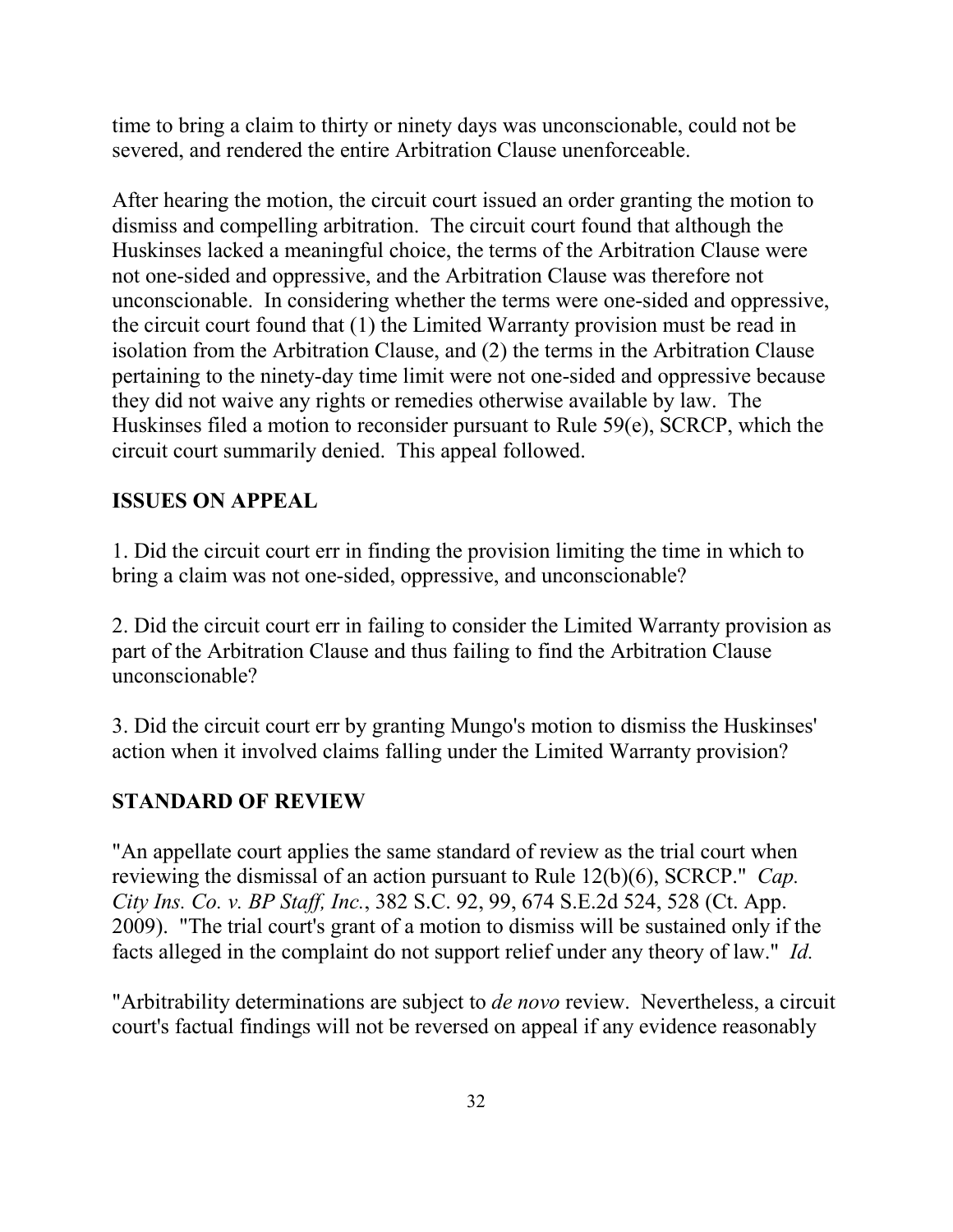supports the findings." *Simpson v. MSA of Myrtle Beach, Inc.*, 373 S.C. 14, 22, 644 S.E.2d 663, 667 (2007) (citation omitted).

#### **LAW AND ANALYSIS**

#### **I. APPEALABILITY**

 $\overline{a}$ 

 As an initial matter, Mungo maintains the circuit court's order is not immediately 522, 674 S.E.2d 172 (Ct. App. 2009), the order was immediately appealable appealable. The Huskinses argue that under *Widener v. Fort Mill Ford*, 381 S.C. because it granted Mungo's Rule 12(b)(6), SCRCP, motion to dismiss. We agree.

 Arbitration Act (FAA)—govern appealability of arbitration orders.[3](#page-32-0) *See Toler's Cove Homeowners Ass'n, Inc. v. Trident Const. Co.*, 355 S.C. 605, 611, 586 S.E.2d court's order compelling arbitration [wa]s not immediately appealable"). appealable. *See* § 15-48-200(a) (providing that "[a]n appeal may be taken from: (1) An order denying an application to compel arbitration . . . ; (2) An order granting an application to stay arbitration . . . ; (3) An order confirming or denying order vacating an award without directing a rehearing; or (6) A judgment or decree action pursuant to Rule 12(b)(6) is appealable." *Williams v. Condon*, 347 S.C. 227, Our supreme court has held our state procedural rules—rather than the Federal 581, 584-85 (2003) (holding that "because South Carolina's procedural rule on appealability of arbitration orders, rather than the FAA rule, [wa]s applicable, the Ordinarily, an order granting a motion to compel arbitration is not immediately confirmation of an award; (4) An order modifying or correcting an award; (5) An entered pursuant to the provisions of th[e UAA]"). However, the "[d]ismissal of an 233, 553 S.E.2d 496, 500 (Ct. App. 2001).

In *Widener*, this court held an order dismissing the action without prejudice and ordering arbitration was immediately appealable, reasoning that "[b]y dismissing [the] action, the [circuit] court finally determined the rights of the parties[, and]

<span id="page-32-0"></span> court, that order is final . . . because the court has disposed of the whole case on the merits"). <sup>3</sup>*See* 9 U.S.C. § 16(a)(3) (providing that under the FAA, an appeal may be taken from "a final decision with respect to an arbitration"); *see also Stedor Enters., Ltd. v. Armtex, Inc.*, 947 F.2d 727, 731 (4th Cir. 1991) (holding "when a district court compels arbitration in a proceeding in which there are no other issues before the merits").<br>33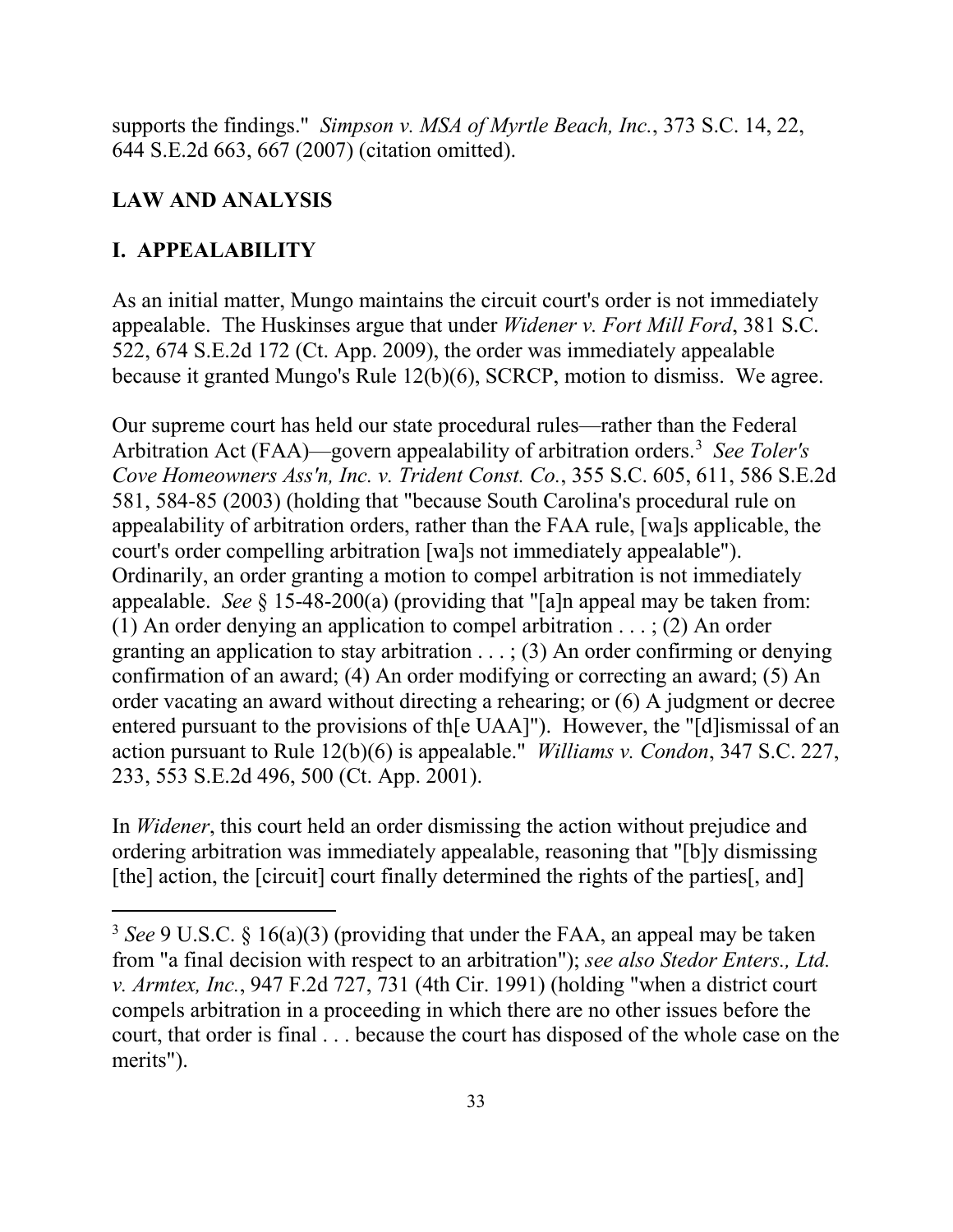Carolina Code [(2017)]." 381 S.C. at 524, 674 S.E.2d at 173-74; *see also*  be taken or discontinues the action, . . . or (c) strikes out . . . any pleading in any him because the statute of limitations would bar him from bringing any future action "pending the outcome of the arbitration proceedings." *Id.* In contrast, the court in *Toler's Cove*—which did not involve a Rule 12(b)(6) dismissal—found the order compelling arbitration was not immediately appealable but addressed the to be addressed." 355 S.C. at 611, 586 S.E.2d at 584-85. therefore, [this court had] jurisdiction pursuant to section 14-3-330 of the South § 14-3-330(2) (providing the appellate courts have jurisdiction in an appeal from "[a]n order affecting a substantial right made in an action when such order (a) in effect determines the action and prevents a judgment from which an appeal might action"). The appellant in *Widener* argued the dismissal of the action prejudiced action after the conclusion of the arbitration proceedings. *Id.* at 525, 674 S.E.2d at 174. This court did not decide the merits of the case but reversed and remanded the matter to the trial court to vacate the dismissal and enter an order staying the merits of the appeal "because [the] issues [we]re capable of repetition and need[ed]

 an appealable order. *See Williams*, 347 S.C. at 233, 553 S.E.2d at 500 (stating an order dismissing an action pursuant to Rule  $12(b)(6)$  is immediately appealable). order dismissing an action pursuant to Rule 12(b)(6) is immediately appealable). In dismissing the Huskinses' claims, the circuit court addressed only the issue of the enforceability of the Arbitration Clause. Unlike the appellant in *Widener*, the Arbitration Clause and reverse the order compelling arbitration. We find the order address the merits because the issue is capable of repetition. *See Toler's Cove*, 355 immediately appealable but reviewing the issues on the merits because they were Here, as in *Widener*, the Huskinses appeal an order dismissing the case, which is Huskinses do not argue the dismissal prejudiced them; rather, they ask this court to address the merits of the circuit court's decision as to the enforceability of the granting the motion to dismiss and compelling arbitration is appealable, and we S.C. at 611, 586 S.E.2d at 584-85 (finding an order compelling arbitration was not "capable of repetition and need[ed] to be addressed").

#### **II. ENFORCEABILITY OF ARBITRATION AGREEMENT**

 provision and a "limitation of claims" provision. We address each of these arguments in turn. The Huskinses argue the Arbitration Clause was unenforceable because it included unconscionable terms that cannot be severed, including the Limited Warranty arguments in turn.<br>34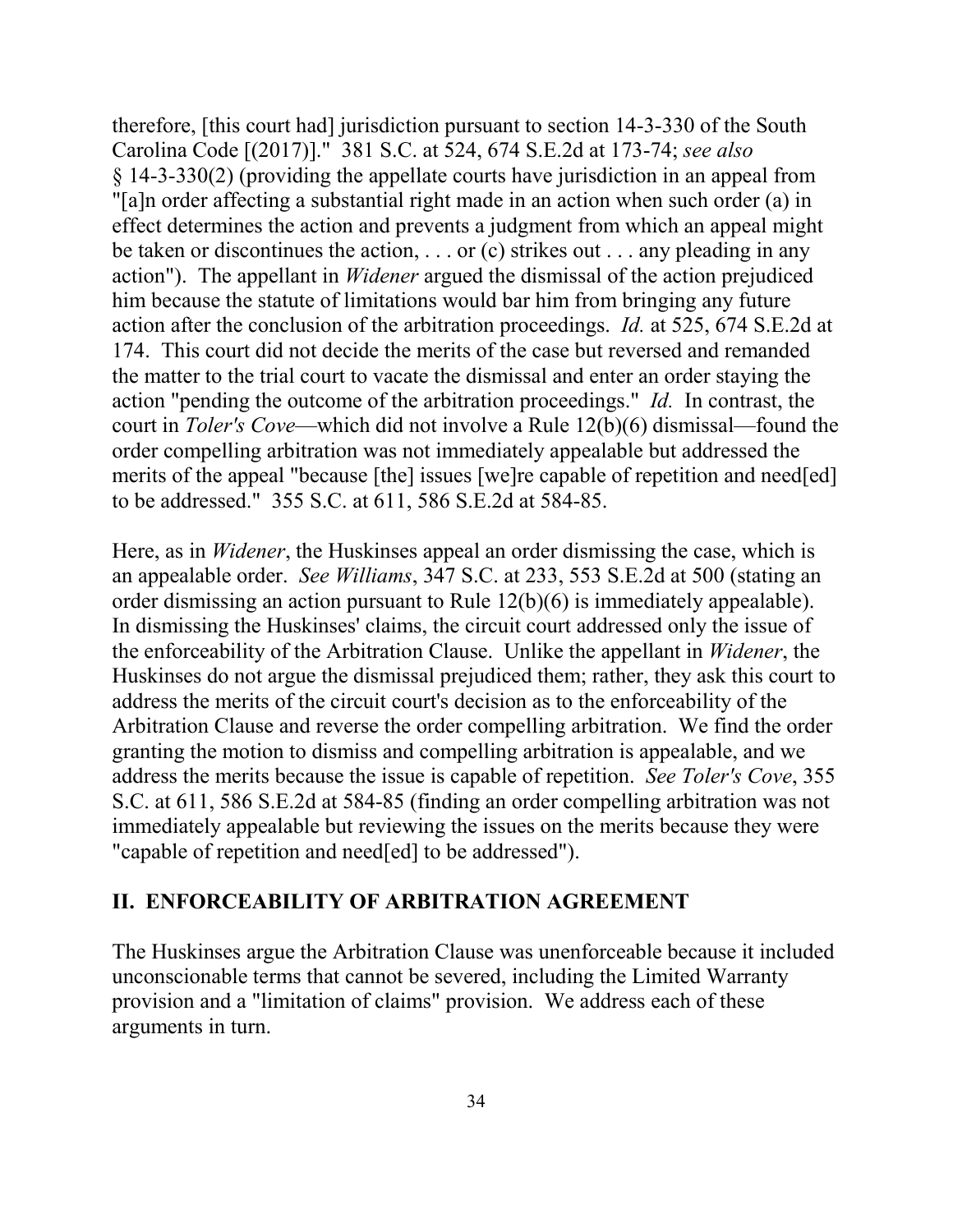#### **A. Limited Warranty Provision**

 $\overline{a}$ 

The Huskinses challenge the validity of the Limited Warranty provision and assert it must be read together with the Arbitration Clause because it encompassed warranty claims and the provisions cross-referenced one another and were thus substantively intertwined. We disagree.

"Arbitration clauses are separable from the contracts in which they are imbedded." *Hous. Auth. of Columbia v. Cornerstone Hous.*, *LLC*, 356 S.C. 328, 338, 588 S.E.2d 617, 622 (Ct. App. 2003) (quoting *Jackson Mills Inc. v. BT Cap. Corp.*, 312 S.C. 400, 403, 440 S.E.2d 877, 879 (1994)). "[T]he issue of [the arbitration clause's] validity is distinct from the substantive validity of the contract as a whole." *Id.* (alteration in original) (quoting *Munoz v. Green Tree Fin. Corp.*, 343 S.C. 531, 540, 542 S.E.2d 360, 364 (2001)). "Even if the overall contract is unenforceable, the arbitration provision is not unenforceable unless the reason the overall contract is unenforceable specifically relates to the arbitration provision."<sup>4</sup> *New Hope Missionary Baptist Church v. Paragon Builders*, 379 S.C. 620, 630, 667 S.E.2d 1, 6 (Ct. App. 2008) (quoting *Cornerstone Hous.*, 356 S.C. at 340, 588 S.E.2d at 623); *see also Smith v. D.R. Horton, Inc.*, 417 S.C. 42, 48, 790 S.E.2d 1, 4 (2016) (noting the "*Prima Paint* doctrine" required that "in conducting an unconscionability inquiry, courts may only consider the provisions of the arbitration agreement itself, and not those of the whole contract"); *Prima Paint Corp. v. Flood & Conklin Mfg. Co.*, 388 U.S. 395 (1967).

In *D.R. Horton*, instead of considering the arbitration agreement separately from the entire contract, our supreme court considered the warranty provisions and the arbitration provisions of the contract together and construed "the entirety of paragraph 14, entitled 'Warranties and Dispute Resolution,' as the arbitration agreement." 417 S.C. at 48, 790 S.E.2d at 4. The court stated,

<span id="page-34-0"></span><sup>&</sup>lt;sup>4</sup> Although the circuit court determined the UAA governed the parties' dispute, the application of the UAA as opposed to the FAA does not affect our analysis. *See Munoz*, 343 S.C. at 540, 542 S.E.2d at 364 ("Under the FAA, an arbitration clause is separable from the contract in which it is embedded and the issue of its validity is distinct from the substantive validity of the contract as a whole."); *Simpson*, 373 S.C. at 22 n.1, 644 S.E.2d at 667 n.1 (noting that "even in cases where the FAA otherwise applies, general contract principles of state law apply in a court's evaluation of the enforceability of an arbitration clause").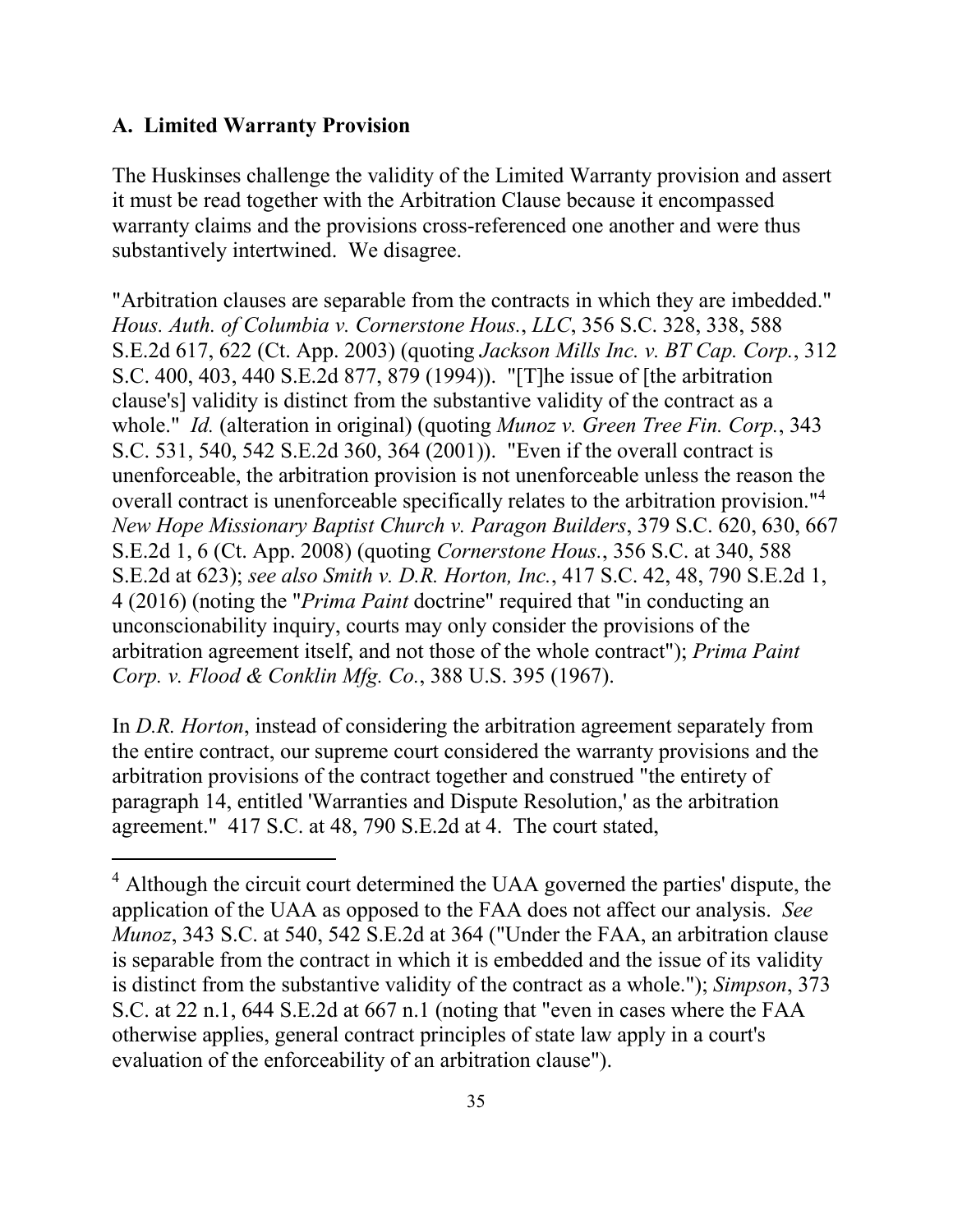14 must be read as a whole to understand the scope of the warranties and how different disputes are to be handled. the subparagraphs so as to constitute a single provision. As the title indicates, all the subparagraphs of paragraph The subparagraphs within paragraph 14 contain numerous cross-references to one another, intertwining

 *Id.* The Arbitration Clause in this case differs from that in *D.R. Horton*. Although subparagraphs 14(a) through 14(j). *Id.* at 45, 790 S.E.2d at 2 (emphasis added). the construction of the home. *Id.* In most of the remaining subparagraphs of Paragraph 14, D.R. Horton expressly disclaimed all warranties except for a not "liable for monetary damages of any kind." *Id.* Here, however, the Limited Arbitration Clause contains no cross references to the Limited Warranty provision. one another, this court need not construe them together to determine the scope of *D.R. Horton* also involved a home purchase agreement, there, Paragraph 14 of the agreement was titled "Warranties *and Dispute Resolution*" and consisted of Two of the subparagraphs stated the parties agreed to arbitrate any disputes related to the warranties contained in the purchase agreement and any claims arising out of ten-year structural warranty, and subparagraph 14(i) stipulated D.R. Horton was Warranty provision is a completely separate provision in the Purchase Agreement and contains no reference to arbitration or the Arbitration Clause. Further, the Because the two provisions were completely separate and did not cross-reference the warranties or how different disputes were to be handled. This case is therefore distinguishable from *D.R. Horton*, and the circuit court did not err in reviewing the Arbitration Clause in isolation from the remainder of the Purchase Agreement, including the Limited Warranty provision.

#### **B. Limitation of Claims Provision**

 dispute, or other matter arose, or within thirty days if the claim, dispute, or other claims would be forever barred. They assert this "limitation of claims" provision restricted the statutory limitations period from three years to ninety days and was The Huskinses argue the Arbitration Clause was unenforceable because it required a demand for arbitration to be filed within ninety days of the date the claim, matter arose from either party's termination of the Purchase Agreement or such not severable from the Arbitration Clause. The Huskinses additionally contend that, as a practical matter, this provision applied only to purchasers and such "lack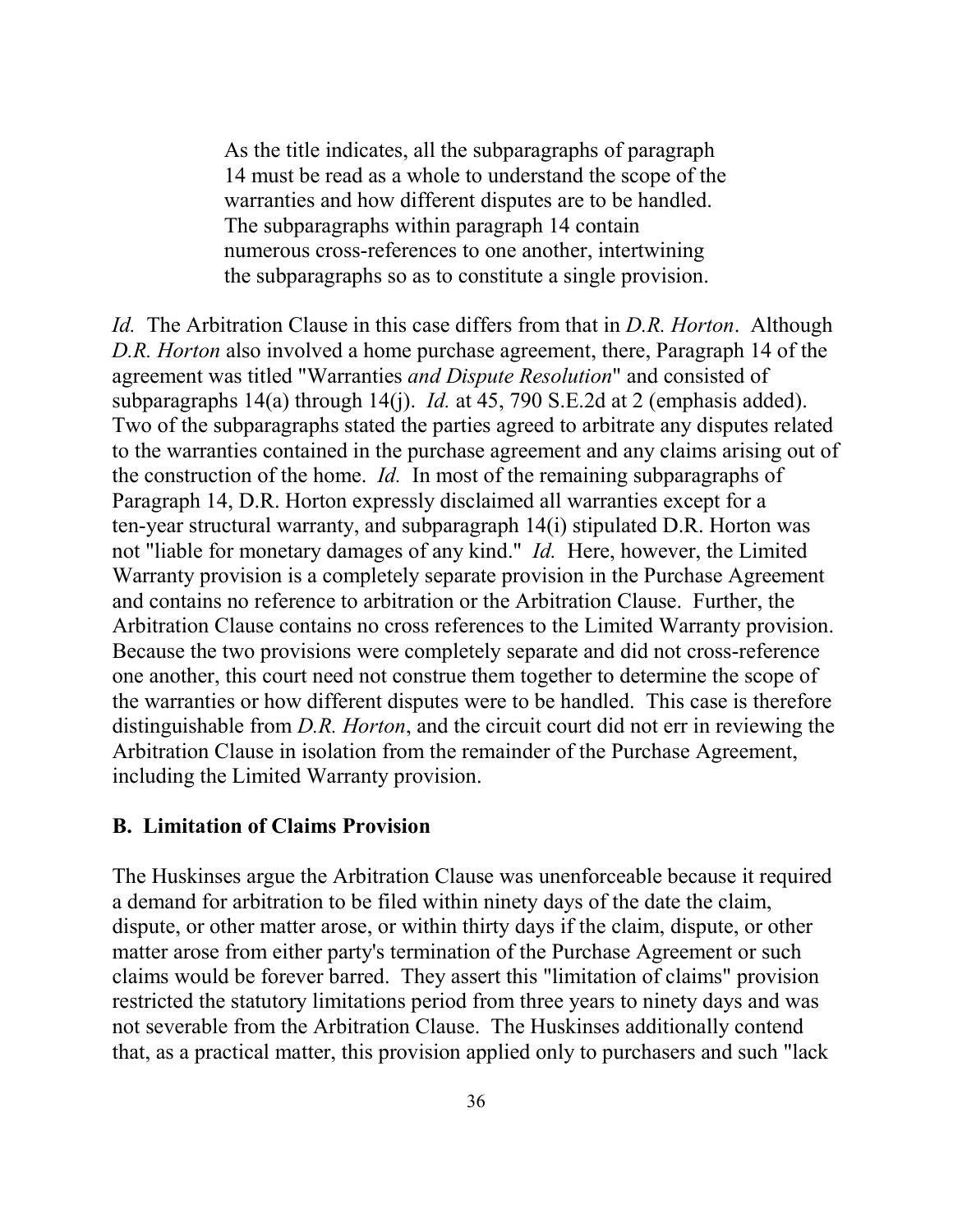arbitration clause. We agree this provision abbreviates the statute of limitations of mutuality" further demonstrated the "one-sided and oppressive nature" of the period and is one-sided and oppressive. Nevertheless, we find the arbitration clause is enforceable because the unconscionable provision is severable.

 apply to a court's evaluation of the enforceability of an arbitration clause." is, however, no public policy—federal or state—'favoring' arbitration."), *reh'g denied*, S.C. Sup. Ct. Order dated Apr. 20, 2021. "[A] contract may be invalid— and courts may properly refuse to enforce it—when it is unconscionable. A court generally, including unconscionability." *Doe v. TCSC, LLC*, 430 S.C. 602, 612, 846 S.E.2d 874, 879 (Ct. App. 2020). "Unconscionability has been recognized as the absence of meaningful choice on the part of one party due to one-sided contract would make them and no fair and honest person would accept them." *Carolina*  752, 757 (2004). "In analyzing claims of unconscionability in the context of by a neutral decision-maker." *Simpson*, 373 S.C. at 25, 644 S.E.2d at 668. "Arbitration is a matter of contract law and general contract principles of state law *Parsons v. John Wieland Homes & Neighborhoods of the Carolinas, Inc.*, 418 S.C. 1, 6, 791 S.E.2d 128, 131 (2016); *see also Palmetto Constr. Grp., LLC v. Restoration Specialists, LLC*, 432 S.C. 633, 639, 856 S.E.2d 150, 153 (2021), ("[W]hen considered in the proper context, our statements that the law 'favors' arbitration mean simply that courts must respect and enforce a contractual provision to arbitrate as it respects and enforces all contractual provisions. There may invalidate an arbitration clause based on defenses applicable to contracts provisions, together with terms that are so oppressive that no reasonable person *Care Plan, Inc. v. United HealthCare Servs., Inc.*, 361 S.C. 544, 554, 606 S.E.2d arbitration agreements, the Fourth Circuit has instructed courts to focus generally on whether the arbitration clause is geared towards achieving an unbiased decision

#### **1. Unconscionability**

#### **a. Absence of Meaningful Choice**

 account the nature of the injuries suffered by the plaintiff; whether the plaintiff is a the parties' relative sophistication; whether there is an element of surprise in the We conclude the evidence showed the absence of a meaningful choice on the part of the Huskinses. *See id.* at 25, 644 S.E.2d at 669 ("In determining whether a contract was 'tainted by an absence of meaningful choice,' courts should take into substantial business concern; the relative disparity in the parties' bargaining power;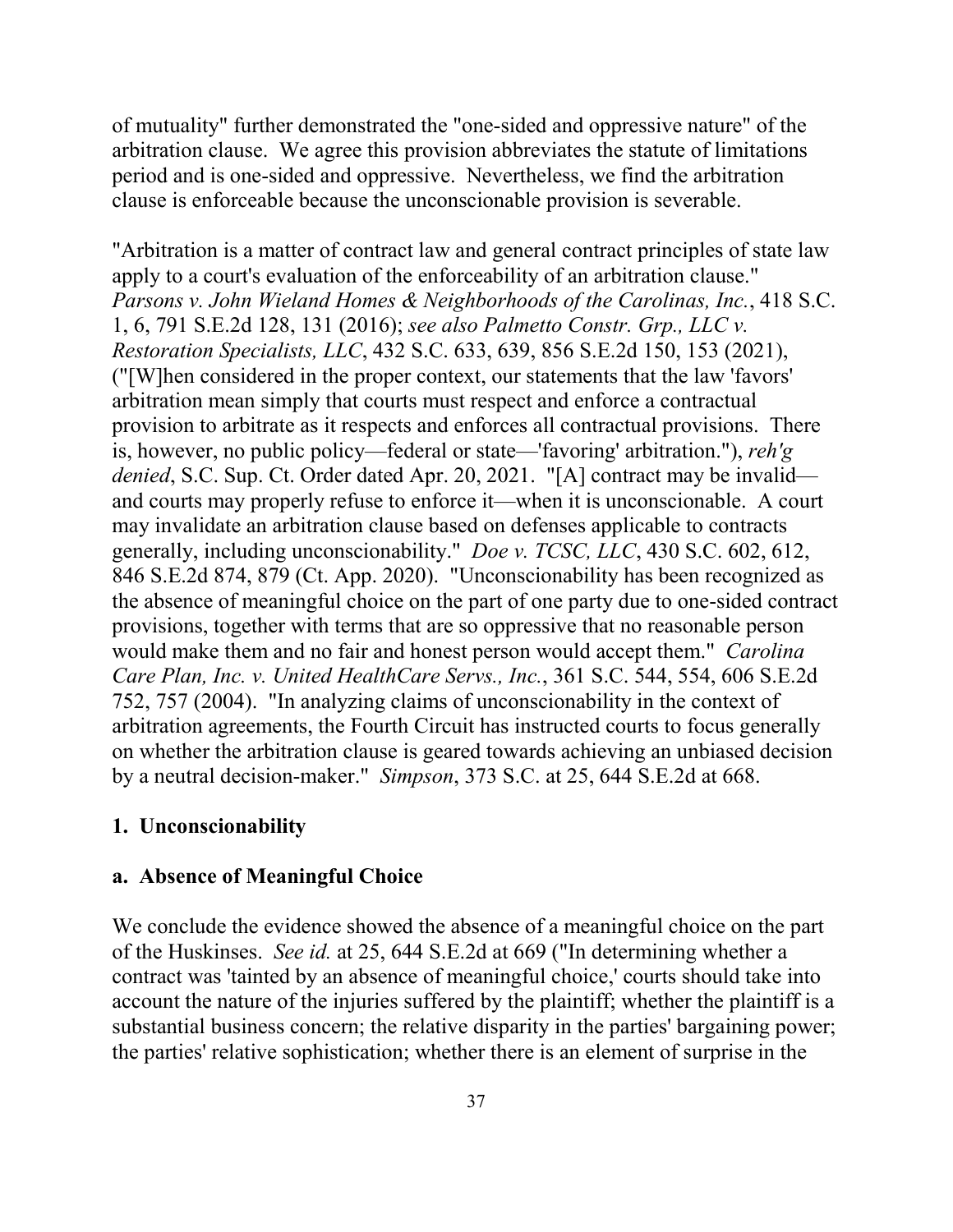fundamental fairness of the bargaining process in the contract at issue."). The such that they possessed more bargaining power than any other average homebuyer lacked a meaningful choice in entering the agreement to arbitrate. inclusion of the challenged clause; and the conspicuousness of the clause." (quoting *Carlson v. Gen. Motors Corp.*, 883 F.2d 287, 295 (4th Cir. 1989))); *id.*  ("Absence of meaningful choice on the part of one party generally speaks to the Huskinses were average purchasers of residential real estate, were not represented by independent counsel, and were not a substantial business concern to Mungo would. Therefore, evidence supports the circuit court's finding that the Huskinses

#### **b. Oppressive and One-Sided Terms**

Next, we conclude the evidence does not support the circuit court's finding that the terms contained in the limitation of claims provision were not one-sided and oppressive.

 contract, obligation, or liability, express or implied." S.C. Code Ann. § 1-3-530(1) South Carolina provides for a three-year statute of limitations in an "action upon a (2005). Section 15-3-140 of the South Carolina Code (2005) provides:

> the statute of limitations, for similar causes of action, shall bar such action, but the action may be brought No clause, provision or agreement in any contract of whatsoever nature, verbal or written, whereby it is agreed that either party shall be barred from bringing suit upon any cause of action arising out of the contract if not brought within a period less than the time prescribed by notwithstanding such clause, provision or agreement if brought within the time prescribed by the statute of limitations in reference to like causes of action.

 the Purchase Agreement. Even though this provision purports to apply equally to an unbiased decision by a neutral decision-maker." *See Simpson*, 373 S.C. at 25, The final two sentences of the Arbitration Clause effectively shorten the statutory period to ninety days and provide an even shorter period of thirty days when the "claim, dispute[,] or matter in question" arises from either party's termination of both parties, as a practical matter, it would disproportionately affect the homebuyer's ability to bring a claim. Further, it is not "geared towards achieving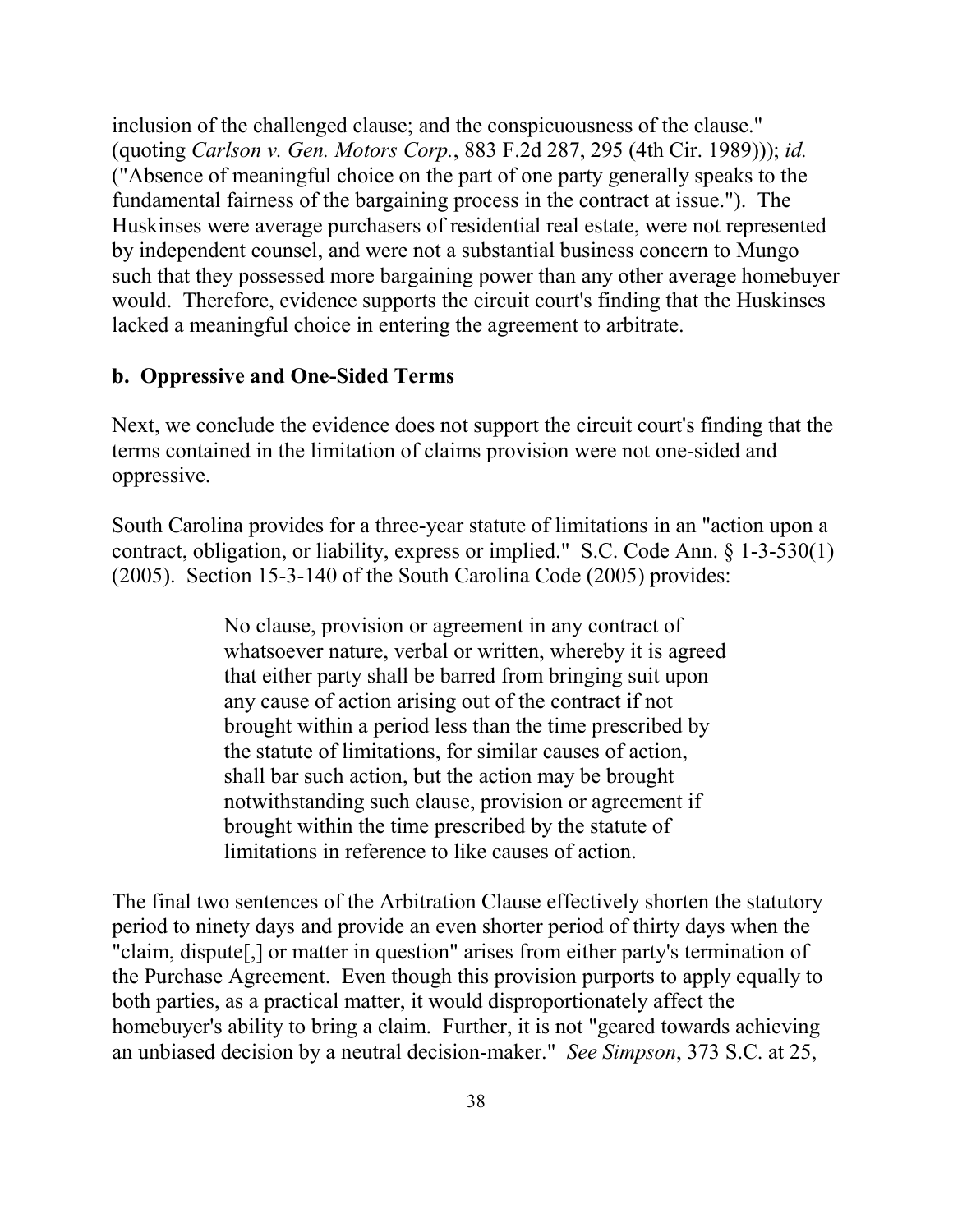644 S.E.2d at 668. We conclude this provision violates sections 15-3-140 and 15-3-530 and is therefore unconscionable and unenforceable. *See id.* at 29-30, 644 S.E.2d at 671 ("The general rule is that courts will not enforce a contract [that] is violative of public policy, statutory law, or provisions of the Constitution."). We Clause unenforceable. next consider whether this provision is severable or renders the entire Arbitration

#### **2. Severability**

 36-2-302(1) allows this court to effectively sever the unconscionable provision. remainder of the contract without the unconscionable clause, or it may so limit the *see also Simpson*, 373 S.C. at 25, 644 S.E.2d at 668 ("If a court as a matter of law Although the Arbitration Clause contains no severability clause, section *See* S.C. Code Ann. § 36-2-302(1) (2003) ("If the court as a matter of law finds the contract or any clause of the contract to have been unconscionable at the time it was made the court may refuse to enforce the contract, or it may enforce the application of any unconscionable clause as to avoid any unconscionable result."); finds any clause of a contract to have been unconscionable at the time it was made, the court may refuse to enforce the unconscionable clause, or so limit its application so as to avoid any unconscionable result."); *see also Doe*, 430 S.C. at 615, 846 S.E.2d at 880 ("Courts have discretion though to decide whether a[n arbitration clause] is so infected with unconscionability that it must be scrapped entirely, or to sever the offending terms so the remainder may survive."); *cf. D.R. Horton*, 417 S.C. at 50 n.6, 790 S.E.2d at 5 n.6 (declining to consider "whether the unconscionable provisions [we]re severable" when the agreement lacked a severability clause and because "doing so would be the result of the Court rewriting the parties' contract rather than enforcing their stated intentions")*.* 

 sections 15-3-540 and 36-2-302(1) operate to sever this portion of the Arbitration severability clause. On the other hand, unlike *D.R. Horton*, the offending Clause. Thus, notwithstanding the lack of a severability clause, it is possible for this court to simply delete the offending language without affecting the basis of the As we stated, we find the final two sentences of the Arbitration Clause shortening the statutory limitations period were unconscionable. Nevertheless, we conclude Clause. Here, as in *D.R. Horton*, the Arbitration Clause did not contain a provision is distinct and constitutes the final two sentences of the Arbitration parties' bargain or rewriting their agreement. Based on the foregoing, we sever the